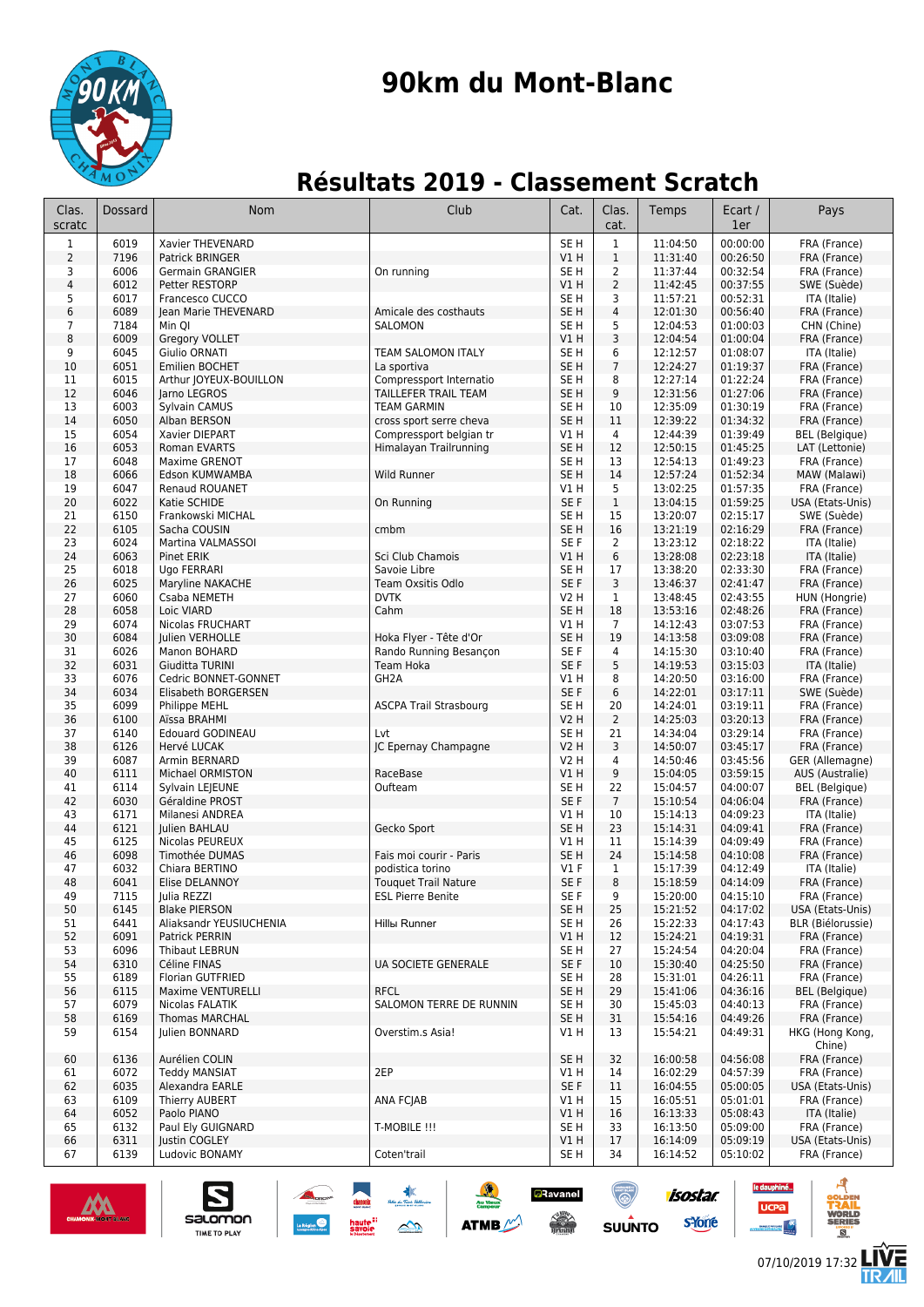

|--|--|

| Clas.<br>scratc | Dossard      | Nom                                        | Club                                      | Cat.                               | Clas.<br>cat.        | Temps                | Ecart /<br>1er       | Pays                                  |
|-----------------|--------------|--------------------------------------------|-------------------------------------------|------------------------------------|----------------------|----------------------|----------------------|---------------------------------------|
| 68              | 6192         | Cyrille BERARDAN                           | Courir Moroges - Teamdh                   | SE <sub>H</sub>                    | 35                   | 16:17:58             | 05:13:08             | FRA (France)                          |
| 69              | 6127         | Jérôme HERRAGNE                            |                                           | SE <sub>H</sub>                    | 36                   | 16:20:58             | 05:16:08             | FRA (France)                          |
| 70              | 6281         | Laura GORDIOLA                             | gordiola corredores                       | $VI$ F                             | $\overline{2}$<br>37 | 16:21:43             | 05:16:53             | ARG (Argentine)                       |
| 71<br>72        | 6217<br>6216 | Sébastien AUBIN<br>Benjamin DUHAUT         | Lyon Mountain Trail                       | SE <sub>H</sub><br>VIH             | 18                   | 16:22:10<br>16:22:42 | 05:17:20<br>05:17:52 | FRA (France)<br>FRA (France)          |
| 73              | 6160         | Antoine ADAM                               |                                           | SE <sub>H</sub>                    | 38                   | 16:26:08             | 05:21:18             | FRA (France)                          |
| 74              | 6038         | Roxane ARDIET                              | <b>CEVENNES TRAIL CLUB</b>                | $VI$ F                             | 3                    | 16:27:07             | 05:22:17             | FRA (France)                          |
| 75              | 6065         | Mattia COLELLA                             | Alpine Runners Vda                        | SE <sub>H</sub>                    | 39                   | 16:27:43             | 05:22:53             | ITA (Italie)                          |
| 76              | 6197         | <b>Justin KENT</b>                         |                                           | V <sub>2</sub> H                   | 5                    | 16:28:02             | 05:23:12             | USA (Etats-Unis)                      |
| 77              | 6108         | Sebastien CHAUSSE                          | Cotentrail                                | SE <sub>H</sub>                    | 40                   | 16:28:13             | 05:23:23             | FRA (France)                          |
| 78              | 6207         | <b>Fabien FELLI</b>                        | Les Traileurs du Parmel                   | V1H                                | 19                   | 16:30:54             | 05:26:04             | FRA (France)                          |
| 79<br>79        | 6129<br>6179 | Eric BUFFET<br>Etienne PERRIN              | Les Traileurs Du Parmel                   | VIH<br>V1H                         | 20<br>20             | 16:32:10<br>16:32:10 | 05:27:20<br>05:27:20 | FRA (France)<br>FRA (France)          |
| 81              | 6112         | Nicolas BOIVIN                             |                                           | SE <sub>H</sub>                    | 41                   | 16:39:43             | 05:34:53             | FRA (France)                          |
| 82              | 6147         | Jerome VESSAZ                              | <b>Team Trail Paris</b>                   | SE <sub>H</sub>                    | 42                   | 16:40:06             | 05:35:16             | FRA (France)                          |
| 83              | 6104         | Arnaud DETHOREY                            |                                           | SE <sub>H</sub>                    | 43                   | 16:40:07             | 05:35:17             | FRA (France)                          |
| 84              | 6174         | Johan VILLEMAIN                            |                                           | SE <sub>H</sub>                    | 44                   | 16:40:25             | 05:35:35             | FRA (France)                          |
| 85              | 6130         | Johann MOREL                               |                                           | SE <sub>H</sub>                    | 45                   | 16:40:49             | 05:35:59             | FRA (France)                          |
| 86              | 6183         | Ján ELISCHER                               | Koliba u Jogošíka                         | SE <sub>H</sub>                    | 46                   | 16:45:24             | 05:40:34             | SVK (Slovaquie)                       |
| 87<br>88        | 6275<br>6210 | Julien LABIT<br>Clément SALES              | <b>Usson Sport Nature</b>                 | SE <sub>H</sub><br>SE <sub>H</sub> | 47<br>48             | 16:46:18<br>16:46:22 | 05:41:28<br>05:41:32 | FRA (France)<br>FRA (France)          |
| 89              | 6209         | Alexandre NOZZI                            | Snowshoes 05 / Team Att                   | SE <sub>H</sub>                    | 49                   | 16:46:53             | 05:42:03             | FRA (France)                          |
| 90              | 6213         | <b>Fabien VIGNE</b>                        | Team triandine trail                      | V1H                                | 22                   | 16:47:59             | 05:43:09             | FRA (France)                          |
| 91              | 6146         | <b>Eddy GUICHARD</b>                       |                                           | SE <sub>H</sub>                    | 50                   | 16:48:11             | 05:43:21             | FRA (France)                          |
| 92              | 6228         | <b>Boris CAPELLE</b>                       |                                           | SE <sub>H</sub>                    | 51                   | 16:50:02             | 05:45:12             | FRA (France)                          |
| 93              | 6282         | <b>François RICHARD</b>                    |                                           | SE <sub>H</sub>                    | 52                   | 16:52:41             | 05:47:51             | FRA (France)                          |
| 94              | 6291         | Yoann PROTEAU                              |                                           | V1 H                               | 23                   | 16:53:08             | 05:48:18             | FRA (France)                          |
| 95              | 6704         | Samuel BECKER<br>Emeline OUDET             |                                           | <b>V1 H</b>                        | 24                   | 16:55:32             | 05:50:42             | FRA (France)                          |
| 96<br>97        | 6042<br>6381 | Alain CARNEVILLIER                         | <b>Team Rrun</b><br>AvenNature            | SE F<br>V1H                        | 12<br>25             | 16:56:04<br>16:56:05 | 05:51:14<br>05:51:15 | FRA (France)<br>FRA (France)          |
| 98              | 6165         | Jean-Luc CLEMENCON                         | <b>USSON SPORT NATURE</b>                 | SE H                               | 53                   | 16:57:17             | 05:52:27             | FRA (France)                          |
| 99              | 6359         | Mickaël RIALLAND                           | S/L Athletic Club Herbl                   | SE <sub>H</sub>                    | 54                   | 16:58:27             | 05:53:37             | FRA (France)                          |
| 100             | 6093         | Wandrille O'MAHONY                         |                                           | SE <sub>H</sub>                    | 55                   | 16:58:43             | 05:53:53             | FRA (France)                          |
| 101             | 6107         | Nicolas FRANCINEAU                         | Saone Mont d'Or Nature                    | <b>V2 H</b>                        | 6                    | 17:00:35             | 05:55:45             | FRA (France)                          |
| 102             | 6090         | Aurélien JEGOU                             | Team Trail JEP                            | SE <sub>H</sub>                    | 56                   | 17:02:07             | 05:57:17             | FRA (France)                          |
| 103             | 7166         | Alexandr YAKUSHEV                          |                                           | SE <sub>H</sub>                    | 57                   | 17:02:28             | 05:57:38             | RUS (Russie)                          |
| 104<br>105      | 6163<br>6156 | Ivano CERVETTO<br>Benoît GIBERT            | SISPORT GENOVA<br><b>Tontons Trailers</b> | V1H<br>SE <sub>H</sub>             | 26<br>58             | 17:10:03<br>17:11:46 | 06:05:13<br>06:06:56 | ITA (Italie)<br>FRA (France)          |
| 106             | 6159         | Julien GNEMMI                              | Aucun                                     | SE <sub>H</sub>                    | 59                   | 17:14:23             | 06:09:33             | FRA (France)                          |
| 106             | 6162         | Alexandre GNEMMI                           | <b>OXYGENE BELBEUF</b>                    | SE <sub>H</sub>                    | 59                   | 17:14:23             | 06:09:33             | FRA (France)                          |
| 108             | 6511         | Marc SIWANYCZ                              | <b>COURIR ENSEMBLE VOSGES</b>             | SE <sub>H</sub>                    | 61                   | 17:15:07             | 06:10:17             | FRA (France)                          |
| 109             | 6092         | Sylvain RECULEAU                           | <b>CJAC</b>                               | SE <sub>H</sub>                    | 62                   | 17:16:59             | 06:12:09             | FRA (France)                          |
| 110             | 6097         | Claudio GIUDICI                            | Team Ciròni                               | V1 H                               | 27                   | 17:17:55             | 06:13:05             | SUI (Suisse)                          |
| 111             | 6266         | David PEREZ                                |                                           | SE <sub>H</sub>                    | 63                   | 17:18:14             | 06:13:24             | FRA (France)                          |
| 112<br>113      | 6575<br>6151 | Darran CRONSHAW<br><b>Guillaume ARRIAT</b> |                                           | V1H<br>VIH                         | 28<br>29             | 17:18:20<br>17:21:35 | 06:13:30<br>06:16:45 | GBR (Royaume-Uni)<br>FRA (France)     |
| 114             | 6249         | Philippe DONISCHAL                         | <b>CCA ROUFFACH</b>                       | V1H                                | 30                   | 17:22:00             | 06:17:10             | FRA (France)                          |
| 115             | 6358         | Sébastien ANDRIOL                          | <b>Instinct Montagne</b>                  | V1H                                | 31                   | 17:22:03             | 06:17:13             | FRA (France)                          |
| 116             | 6269         | Jules CREUZET                              | Entente Athlétique Bres                   | ES H                               | 1                    | 17:23:18             | 06:18:28             | FRA (France)                          |
| 117             | 6224         | Yann HALLE                                 | Ok Avenure / USVA                         | V1H                                | 32                   | 17:23:43             | 06:18:53             | FRA (France)                          |
| 118             | 6187         | Mathieu OLIVREAU                           |                                           | SE H                               | 64                   | 17:29:35             | 06:24:45             | FRA (France)                          |
| 119             | 6258         | Jürgen KURAPKAT<br>Hubert DE BOYSSON       | <b>GORE Wear</b>                          | <b>V2 H</b>                        | $\overline{7}$<br>65 | 17:30:24             | 06:25:34             | GER (Allemagne)                       |
| 120<br>121      | 6796<br>6234 | François JEUNET                            |                                           | SE H<br>VIH                        | 33                   | 17:30:32<br>17:31:33 | 06:25:42<br>06:26:43 | FRA (France)<br>FRA (France)          |
| 122             | 6161         | Pascal REBEYROTTE                          | Les Hydratés Co-errants                   | SE H                               | 66                   | 17:33:21             | 06:28:31             | FRA (France)                          |
| 123             | 6134         | <b>Buglione DAVIDE</b>                     | ASD POLISPORTIVA 5TERRE                   | SE H                               | 67                   | 17:34:28             | 06:29:38             | ITA (Italie)                          |
| 124             | 6110         | Romain MARIN-LAMELLET                      |                                           | SE H                               | 68                   | 17:36:27             | 06:31:37             | FRA (France)                          |
| 125             | 6185         | Jean Louis COLMARD                         | <b>FFA</b>                                | <b>V2 H</b>                        | 8                    | 17:36:29             | 06:31:39             | FRA (France)                          |
| 126             | 6040         | <b>Elodie TERCIER</b>                      | Running Planet Genève                     | SE F                               | 13                   | 17:37:21             | 06:32:31             | SUI (Suisse)                          |
| 127<br>128      | 6314<br>6219 | <b>Guillaume DANIEL</b><br>Gaspard ROCHE   | Marseille Trail Club                      | SE H<br>SE H                       | 69<br>70             | 17:40:10<br>17:40:11 | 06:35:20<br>06:35:21 | FRA (France)<br>FRA (France)          |
| 129             | 6149         | Julien STIL-BAUDRY                         |                                           | SE H                               | 71                   | 17:40:38             | 06:35:48             | FRA (France)                          |
| 130             | 6247         | Nicolas BASSIN                             | Team Rando Running Besa                   | SE H                               | 72                   | 17:40:41             | 06:35:51             | FRA (France)                          |
| 131             | 6223         | Romaric LAB                                | startech                                  | V1H                                | 34                   | 17:41:18             | 06:36:28             | FRA (France)                          |
| 132             | 6318         | Luc STEENS                                 | Running grez                              | <b>V2 H</b>                        | 9                    | 17:41:31             | 06:36:41             | <b>BEL</b> (Belgique)                 |
| 133             | 6153         | Anthony GRILLOT                            | Team trail jura                           | SE <sub>H</sub>                    | 73                   | 17:43:48             | 06:38:58             | FRA (France)                          |
| 134             | 6649         | Claudio CAVALLANTE                         | SISPORT SSD A.R.L.                        | V2 H                               | 10                   | 17:44:48             | 06:39:58             | ITA (Italie)                          |
| 135<br>136      | 6351<br>6581 | Renaud PONCIN<br>Benoît GALLOUEDEC         | Section Raid Ecole Poly                   | SE <sub>H</sub><br>SE H            | 74<br>75             | 17:44:52<br>17:50:43 | 06:40:02<br>06:45:53 | <b>BEL</b> (Belgique)<br>FRA (France) |
| 137             | 6300         | Christian HOCQUAUX                         | avpr                                      | <b>V2 H</b>                        | 11                   | 17:50:50             | 06:46:00             | FRA (France)                          |
| 138             | 6222         | Zoran SKRBA                                | <b>IMRA</b>                               | V1H                                | 35                   | 17:51:50             | 06:47:00             | IRL (Irlande)                         |
| 139             | 6119         | Daniel FERREIRA                            | Go Trail - Madeira Runn                   | SE <sub>H</sub>                    | 76                   | 17:52:30             | 06:47:40             | POR (Portugal)                        |
| 140             | 6078         | Yann BONANNI                               | ND2BR                                     | V1 H                               | 36                   | 17:55:07             | 06:50:17             | FRA (France)                          |
| 141             | 6043         | Giulia TORRESI                             |                                           | SE F                               | 14                   | 17:55:15             | 06:50:25             | ITA (Italie)                          |
| 142             | 6039         | Franco LUCIA                               | Associação Desportiva G                   | V1 F                               | 4                    | 17:56:32             | 06:51:42             | POR (Portugal)                        |



 $\sum_{\text{SALOMOM}}$ 

**UCPa** 

**isostar** 

svone

**a**Ravanel

 $\frac{1}{\sqrt{2}}$ 

**SUUNTO** 

 $\frac{1}{2}$ 

**ATMB** 



ø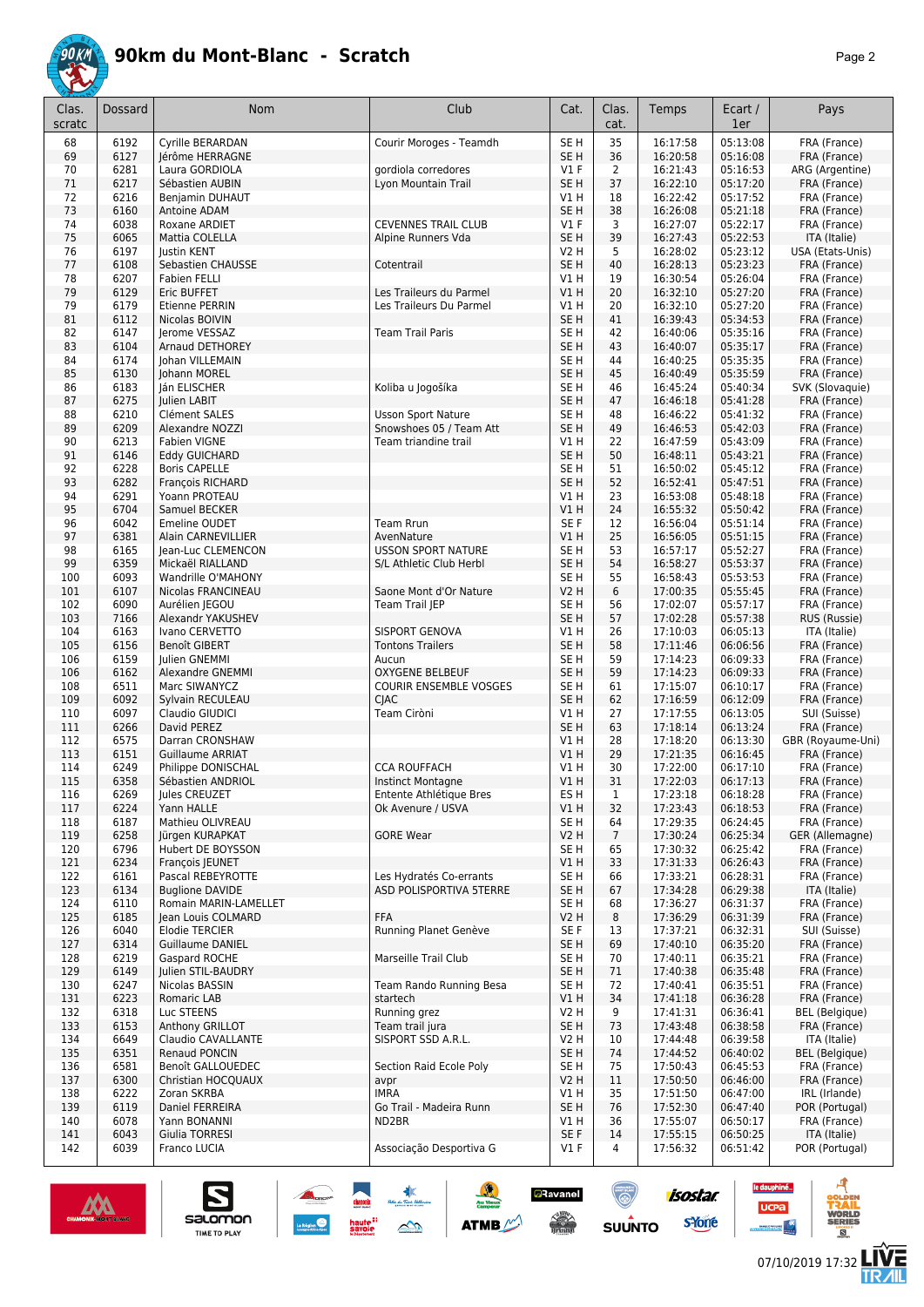

|--|--|

| Clas.<br>scratc | Dossard      | <b>Nom</b>                                   | Club                                       | Cat.                    | Clas.<br>cat. | Temps                | Ecart /<br>1er       | Pays                         |
|-----------------|--------------|----------------------------------------------|--------------------------------------------|-------------------------|---------------|----------------------|----------------------|------------------------------|
| 143             | 6205         | Laurent DE GENNARO                           | Smac                                       | SE <sub>H</sub>         | 77            | 18:00:59             | 06:56:09             | FRA (France)                 |
| 144             | 6204         | Basacoma FRANCESC                            | Club Muntanya Vall Camp                    | V1H                     | 37            | 18:01:23             | 06:56:33             | ESP (Espagne)                |
| 145             | 6176         | Aleix OLIVE SALA                             |                                            | SE H                    | 78            | 18:03:04             | 06:58:14             | ESP (Espagne)                |
| 146             | 6152         | Jean-Philippe BEHR                           | #oufderun                                  | SE H                    | 79            | 18:03:27             | 06:58:37             | FRA (France)                 |
| 147             | 7195         | Romuald MOUCHART                             |                                            | V1 H                    | 38            | 18:04:46             | 06:59:56             | FRA (France)                 |
| 148             | 6283         | Etienne CRISINEL                             | <b>MAISONS CLAIRE</b>                      | SE <sub>H</sub>         | 80            | 18:06:25             | 07:01:35             | FRA (France)                 |
| 148<br>150      | 6301<br>6142 | Mathieu AFSHARIAN                            | A.L.Echirolles Triathlo                    | SE <sub>H</sub><br>VIH  | 80<br>39      | 18:06:25<br>18:06:47 | 07:01:35<br>07:01:57 | FRA (France)                 |
| 151             | 6148         | Didier CHAFFARD<br>Samuel MARAFFI            | GAHS Run in 70                             | SE H                    | 82            | 18:08:32             | 07:03:42             | FRA (France)<br>FRA (France) |
| 152             | 6244         | <b>Bruno DARBLADE</b>                        | Cap Garonne / Runand Tr                    | <b>V2 H</b>             | 12            | 18:09:02             | 07:04:12             | FRA (France)                 |
| 153             | 6321         | Lucas-Frost JONATHAN                         | <b>CMBM</b>                                | V1 H                    | 40            | 18:10:30             | 07:05:40             | GBR (Royaume-Uni)            |
| 154             | 6442         | Clément GABORIAU                             | Lemon Grass Triathlon T                    | SE <sub>H</sub>         | 83            | 18:12:29             | 07:07:39             | FRA (France)                 |
| 155             | 6267         | Frédéric GAUER MARCHAL                       | <b>PCA</b>                                 | V1H                     | 41            | 18:18:14             | 07:13:24             | FRA (France)                 |
| 156             | 6180         | Olivier COUTO                                |                                            | V1H                     | 42            | 18:19:55             | 07:15:05             | FRA (France)                 |
| 157             | 6230         | Geoffrey BIRE                                | <b>TTP</b>                                 | SE H                    | 84            | 18:20:01             | 07:15:11             | FRA (France)                 |
| 158             | 6327         | Laurent FEBVRE                               |                                            | V1 H                    | 43            | 18:20:13             | 07:15:23             | FRA (France)                 |
| 159             | 6233         | Nicolas MARIN                                | CMBM                                       | SE <sub>H</sub>         | 85            | 18:20:59             | 07:16:09             | FRA (France)                 |
| 160             | 6416         | <b>Clement CADET</b>                         |                                            | SE <sub>H</sub>         | 86            | 18:23:12             | 07:18:22             | FRA (France)                 |
| 161             | 6085         | <b>Clement DUMONT</b>                        | Asia Trail                                 | V1 H                    | 44            | 18:23:20             | 07:18:30             | HKG (Hong Kong,<br>Chine)    |
| 162             | 6231         | Louis SENECHAL                               |                                            | SE <sub>H</sub>         | 87            | 18:23:55             | 07:19:05             | FRA (France)                 |
| 163<br>164      | 6630<br>6212 | Guillaume LIOTARD<br>Sala MARIO              |                                            | SE <sub>H</sub><br>VIH  | 88<br>45      | 18:25:35<br>18:27:48 | 07:20:45<br>07:22:58 | FRA (France)<br>ITA (Italie) |
| 165             | 6170         | Nicolas LAMBERT                              |                                            | SE <sub>H</sub>         | 89            | 18:29:08             | 07:24:18             | FRA (France)                 |
| 166             | 6202         | Eric DETRAZ                                  | LES FOULEES CHABLAISIEN                    | <b>V2 H</b>             | 13            | 18:29:10             | 07:24:20             | FRA (France)                 |
| 167             | 6496         | Louis DORIN                                  |                                            | SE H                    | 90            | 18:29:16             | 07:24:26             | FRA (France)                 |
| 168             | 6683         | Jose JONTE                                   |                                            | V1 H                    | 46            | 18:30:47             | 07:25:57             | SUI (Suisse)                 |
| 169             | 6220         | Alexis POTTIER                               | Team barjot                                | SE H                    | 91            | 18:30:53             | 07:26:03             | FRA (France)                 |
| 170             | 7132         | Marc-Antoine BROCHARD                        |                                            | SE <sub>H</sub>         | 92            | 18:31:59             | 07:27:09             | FRA (France)                 |
| 171             | 6297         | Joseph ALLARD                                |                                            | SE H                    | 93            | 18:32:18             | 07:27:28             | FRA (France)                 |
| 172             | 6372         | Antoine BAISNEE                              | Les loups de moyon                         | V1H                     | 47            | 18:32:37             | 07:27:47             | FRA (France)                 |
| 173             | 6157         | Benjamin CHAPA                               |                                            | V1H                     | 48            | 18:36:19             | 07:31:29             | <b>BEL</b> (Belgique)        |
| 174             | 6605         | <b>Brice RAUSIN</b>                          |                                            | SE <sub>H</sub>         | 94            | 18:37:15             | 07:32:25<br>07:37:19 | <b>BEL</b> (Belgique)        |
| 175<br>176      | 6299<br>6747 | Gabriel ALLARD<br>Laurent COURBON            | <b>RMA Triathlon</b><br><b>CARMA SPORT</b> | SE H<br>$VI$ H          | 95<br>49      | 18:42:09<br>18:42:19 | 07:37:29             | FRA (France)<br>FRA (France) |
| 177             | 6357         | Florian SOURDIN                              | Pacé en Courant                            | SE <sub>H</sub>         | 96            | 18:43:04             | 07:38:14             | FRA (France)                 |
| 178             | 6342         | Nicolas MONTMARTIN                           |                                            | SE <sub>H</sub>         | 97            | 18:44:54             | 07:40:04             | FRA (France)                 |
| 179             | 6251         | Pierrick BOUAZZA                             | CDBA                                       | SE H                    | 98            | 18:45:12             | 07:40:22             | FRA (France)                 |
| 179             | 6273         | Maxime POIRIER                               |                                            | SE <sub>H</sub>         | 98            | 18:45:12             | 07:40:22             | FRA (France)                 |
| 181             | 6590         | Maxime COUALLIER                             |                                            | SE H                    | 100           | 18:45:28             | 07:40:38             | FRA (France)                 |
| 182             | 6379         | Damien RODRIGUES                             | Pompier de Sommieres                       | SE H                    | 101           | 18:48:12             | 07:43:22             | FRA (France)                 |
| 183             | 6405         | Julien CATANI                                | A SANTAMARIACCIA                           | SE H                    | 102           | 18:48:57             | 07:44:07             | FRA (France)                 |
| 184             | 6512         | Matthieu GEEREBAERT                          | <b>NOMAD SUN</b>                           | VIH                     | 50            | 18:49:53             | 07:45:03             | FRA (France)                 |
| 185             | 6278         | Aubin TOTI                                   |                                            | V1 H                    | 51            | 18:50:02             | 07:45:12             | FRA (France)                 |
| 186             | 6362         | Anthony ETAVARD                              | les flèches de l'archer                    | V1H                     | 52            | 18:52:14             | 07:47:24             | FRA (France)                 |
| 187<br>188      | 6238<br>6361 | Ibrahim MOUSTAID<br>Sylvain SAIGNE           | <b>SANS CLUB</b><br>Menuiserie REMOND      | V2 H<br>$VI$ H          | 14<br>53      | 18:52:43<br>18:53:48 | 07:47:53<br>07:48:58 | FRA (France)<br>FRA (France) |
| 189             | 6296         | Francois PAYEN                               |                                            | V1 H                    | 54            | 18:55:25             | 07:50:35             | FRA (France)                 |
| 190             | 6446         | Maïté MICHAUD                                | Lyon Mountain Trail                        | SE F                    | 15            | 18:58:29             | 07:53:39             | FRA (France)                 |
| 191             | 6221         | Dominique SCHLOSSER                          |                                            | V2 H                    | 15            | 18:59:45             | 07:54:55             | FRA (France)                 |
| 192             | 6206         | Alexandre CLAIN                              |                                            | SE <sub>H</sub>         | 103           | 18:59:49             | 07:54:59             | FRA (France)                 |
| 193             | 6229         | Jason BAEHREL                                | Tco                                        | SE H                    | 104           | 19:00:34             | 07:55:44             | FRA (France)                 |
| 194             | 6232         | Tahar ABERKANE                               | <b>SPORTRAXS</b>                           | <b>V2 H</b>             | 16            | 19:04:04             | 07:59:14             | FRA (France)                 |
| 195             | 6380         | Arnaud CHARMOILLE                            |                                            | V1 H                    | 55            | 19:04:19             | 07:59:29             | FRA (France)                 |
| 196             | 6190         | Leopold FAUCHIER                             | Beaumont Athletique Clu                    | SE <sub>H</sub>         | 105           | 19:06:57             | 08:02:07             | FRA (France)                 |
| 196             | 6409         | Christophe THEROND                           |                                            | V1 H                    | 56            | 19:06:57             | 08:02:07             | FRA (France)                 |
| 198             | 6552         | Patrice MATHIEU                              |                                            | V1H                     | 57            | 19:06:58             | 08:02:08             | FRA (France)                 |
| 199             | 6240         | Serge POULAIN                                |                                            | SE H                    | 106           | 19:07:03             | 08:02:13             | FRA (France)                 |
| 200<br>200      | 6214<br>6559 | Pierre VAN MOERKERCKE<br><b>Ierome BERRY</b> | Run in Club<br><b>CLUB ALPIN MACON</b>     | SE <sub>H</sub><br>V1 H | 107<br>58     | 19:07:08<br>19:07:08 | 08:02:18<br>08:02:18 | FRA (France)<br>FRA (France) |
| 202             | 6280         | Eric LE DU                                   |                                            | V1H                     | 59            | 19:07:39             | 08:02:49             | FRA (France)                 |
| 203             | 6395         | <b>MARIN</b> Jaime                           |                                            | V1 H                    | 60            | 19:08:27             | 08:03:37             | ESP (Espagne)                |
| 204             | 6473         | Chris MORGAN                                 | Swindon Shin Splints                       | VIH                     | 61            | 19:08:40             | 08:03:50             | GBR (Royaume-Uni)            |
| 205             | 6341         | Eric MINAUX                                  | <b>CIVC</b>                                | V1 H                    | 62            | 19:10:36             | 08:05:46             | FRA (France)                 |
| 206             | 6345         | Stephane FOLKMANN                            |                                            | V1 H                    | 63            | 19:11:30             | 08:06:40             | FRA (France)                 |
| 207             | 6265         | Sebastien ALEXANDRE                          | <b>BISCAROSSE OLYMPIQUE</b>                | V1 H                    | 64            | 19:11:57             | 08:07:07             | FRA (France)                 |
| 208             | 6407         | Alexandre DRUESNE                            |                                            | V1H                     | 65            | 19:13:45             | 08:08:55             | FRA (France)                 |
| 209             | 6408         | Julien MAILLARD                              |                                            | SE H                    | 108           | 19:13:47             | 08:08:57             | FRA (France)                 |
| 210             | 6812         | <b>Stephan MASER</b>                         |                                            | V1H                     | 66            | 19:14:36             | 08:09:46             | FRA (France)                 |
| 211             | 6768         | Aurélie MANSIOT                              | Team Isère Montagne - A                    | SE F                    | 16            | 19:15:07             | 08:10:17             | FRA (France)                 |
| 212<br>213      | 6250<br>6650 | <b>Francois GERDEAUX</b><br>Alizée GRIMM     | Les coureurs de l'allai<br>BIM             | V1 H<br>SE F            | 67<br>17      | 19:16:07<br>19:18:31 | 08:11:17<br>08:13:41 | FRA (France)<br>SUI (Suisse) |
| 214             | 6411         | Cédric GOBET                                 | <b>BIM</b>                                 | SE <sub>H</sub>         | 109           | 19:18:32             | 08:13:42             | SUI (Suisse)                 |
| 215             | 6246         | Julien DAMESIN                               | <b>Triathlon Grande Motte</b>              | V1 H                    | 68            | 19:20:08             | 08:15:18             | FRA (France)                 |
| 215             | 6339         | David POUJOL                                 | TAM-Chameaux de Béziers                    | V1H                     | 68            | 19:20:08             | 08:15:18             | FRA (France)                 |
|                 |              |                                              |                                            |                         |               |                      |                      |                              |



 $\sum_{\text{SALOMOM}}$ 

**isostar** 

**UCPa** 

**a**Ravanel

 $\frac{1}{2}$ 

**ATMB** 



ø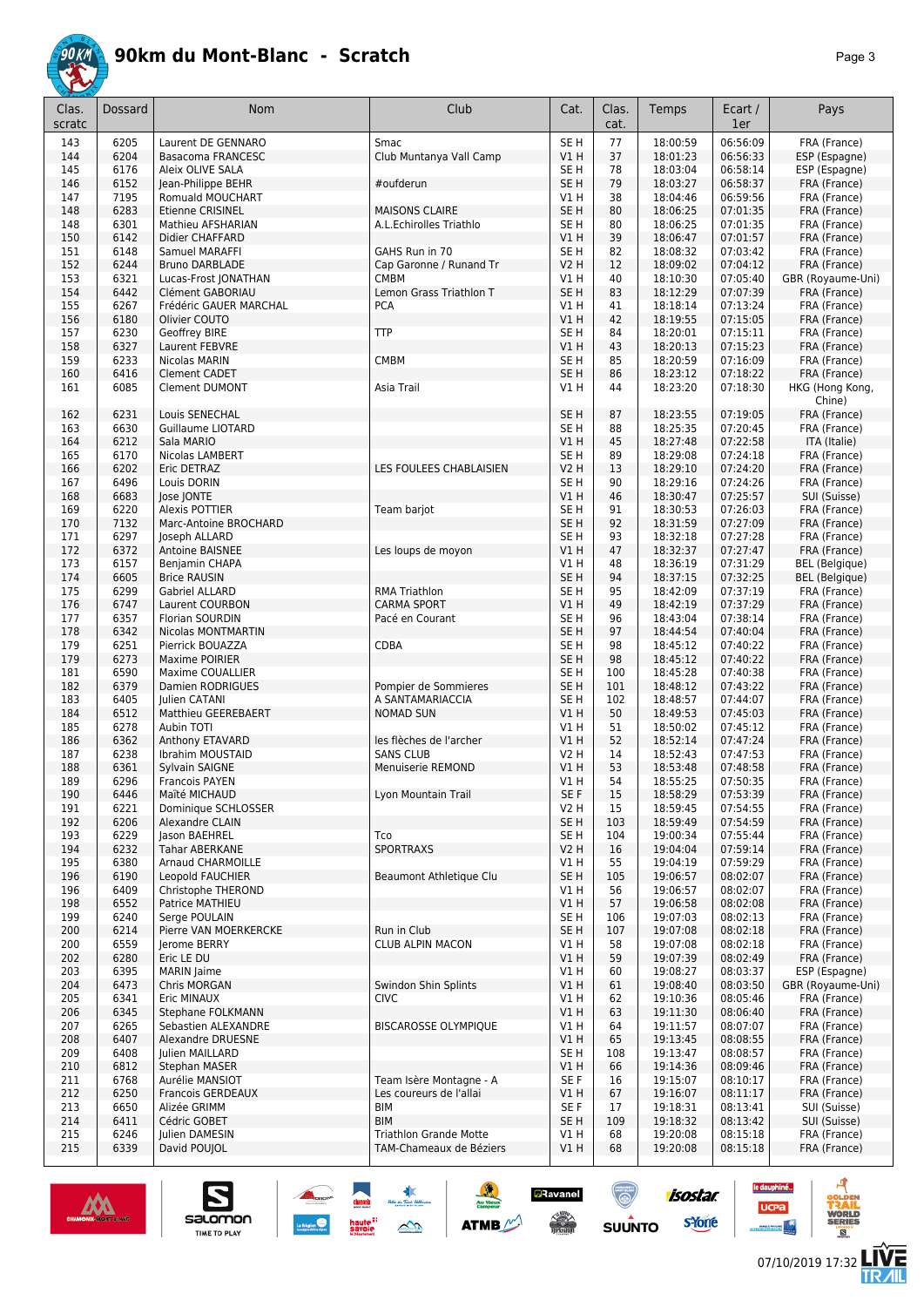

|--|--|

| Clas.<br>scratc | Dossard      | <b>Nom</b>                                | Club                                              | Cat.                               | Clas.<br>cat. | Temps                | Ecart /<br>1er       | Pays                                  |
|-----------------|--------------|-------------------------------------------|---------------------------------------------------|------------------------------------|---------------|----------------------|----------------------|---------------------------------------|
| 217             | 6748         | <b>Geoffrey REGNAULT</b>                  |                                                   | SE <sub>H</sub>                    | 110           | 19:21:27             | 08:16:37             | FRA (France)                          |
| 218             | 6257         | Nicolas BENOIT                            | Wako                                              | SE <sub>H</sub>                    | 111           | 19:25:11             | 08:20:21             | <b>BEL</b> (Belgique)                 |
| 219             | 6177         | Xavier LOTTIN                             | Team Isère Montagne                               | SE <sub>H</sub>                    | 112           | 19:27:39             | 08:22:49             | FRA (France)                          |
| 220             | 6486         | <b>Roger MATTHEWS</b>                     | None                                              | V1H                                | 70            | 19:28:11             | 08:23:21<br>08:25:54 | RSA (Afrique du Sud)                  |
| 221<br>222      | 6437<br>6396 | Avi BAR MASSADA<br><b>Kevin TORRES</b>    | <b>Bref</b>                                       | V1 H<br>SE <sub>H</sub>            | 71<br>113     | 19:30:44<br>19:31:05 | 08:26:15             | ISR (Israël)<br>FRA (France)          |
| 223             | 6431         | Frederic VERNHES                          |                                                   | V1 H                               | 72            | 19:31:41             | 08:26:51             | FRA (France)                          |
| 224             | 6797         | <b>Gilles VAILLAND</b>                    | COTE DE JADE ATHLETIC C                           | <b>V2 H</b>                        | 17            | 19:34:45             | 08:29:55             | FRA (France)                          |
| 225             | 6412         | Alexandre GIBOUIN                         |                                                   | SE <sub>H</sub>                    | 114           | 19:35:23             | 08:30:33             | FRA (France)                          |
| 225             | 6430         | Pierre-Andre CAZE                         |                                                   | <b>V2 H</b>                        | 18            | 19:35:23             | 08:30:33             | FRA (France)                          |
| 227             | 6352         | Gregory NOEL                              |                                                   | SE H                               | 115           | 19:35:31             | 08:30:41             | FRA (France)                          |
| 228             | 6344         | Gaël FAVIER                               | <b>Usson Sport Nature</b>                         | SE <sub>H</sub>                    | 116           | 19:35:40             | 08:30:50             | FRA (France)                          |
| 229<br>230      | 6312<br>6387 | Franck DROULEZ<br>Jean-Baptiste LAMOTTE   | <b>Usson Sport Nature</b><br><b>ASCE FRANCE 2</b> | V2 H<br>$VI$ H                     | 19<br>73      | 19:35:42<br>19:35:59 | 08:30:52<br>08:31:09 | FRA (France)<br>FRA (France)          |
| 231             | 6545         | Jonathan BOYER                            |                                                   | SE <sub>H</sub>                    | 117           | 19:36:10             | 08:31:20             | FRA (France)                          |
| 232             | 6487         | David UZTOPAL                             | <b>Adidas Runners Paris</b>                       | V1H                                | 74            | 19:36:38             | 08:31:48             | FRA (France)                          |
| 233             | 6463         | Guillaume RIOTTE                          |                                                   | V1 H                               | 75            | 19:36:42             | 08:31:52             | FRA (France)                          |
| 233             | 6749         | Christophe DELTOUR                        | jogging club de lapugno                           | V1H                                | 75            | 19:36:42             | 08:31:52             | FRA (France)                          |
| 235             | 6461         | Ludovic CAMUS                             |                                                   | V1 H                               | 77            | 19:36:43             | 08:31:53             | FRA (France)                          |
| 236             | 6319         | Jean-Philippe LEFIEF                      |                                                   | <b>V2 H</b>                        | 20            | 19:38:46             | 08:33:56             | FRA (France)                          |
| 237             | 6390         | Christophe ROBIN                          | Pessac Triathlon                                  | V2 H<br><b>V2 H</b>                | 21            | 19:39:51             | 08:35:01             | FRA (France)<br>DEN (Danemark)        |
| 238<br>239      | 6263<br>6378 | Finn LINDSTROM<br>Laurent KENZOUA         | Lyngby OK/MRC<br>Front runners paris              | V1 H                               | 22<br>78      | 19:40:06<br>19:40:16 | 08:35:16<br>08:35:26 | FRA (France)                          |
| 240             | 6673         | Julien BONNEVAL                           |                                                   | $VI$ H                             | 79            | 19:40:25             | 08:35:35             | FRA (France)                          |
| 241             | 6611         | David BOULAY                              |                                                   | V1 H                               | 80            | 19:40:47             | 08:35:57             | FRA (France)                          |
| 242             | 6302         | Sebastien WAYDELICH                       |                                                   | $VI$ H                             | 81            | 19:41:02             | 08:36:12             | FRA (France)                          |
| 243             | 6308         | Pierre KULYK                              |                                                   | SE <sub>H</sub>                    | 118           | 19:42:48             | 08:37:58             | FRA (France)                          |
| 244             | 6472         | Pascal RIGOUX                             | <b>US Talence</b>                                 | <b>V2 H</b>                        | 23            | 19:43:09             | 08:38:19             | FRA (France)                          |
| 245             | 6336         | Julien CHOPIN                             | kanaky                                            | V1 H                               | 82            | 19:43:10             | 08:38:20             | FRA (France)                          |
| 246             | 6260         | David CAILLET                             |                                                   | V1H                                | 83            | 19:45:21             | 08:40:31             | FRA (France)                          |
| 247<br>248      | 6340<br>6730 | <b>Benoit FORGERIT</b><br>Paméla LEGER    | Rolex Sport                                       | SE <sub>H</sub><br>SE F            | 119<br>18     | 19:49:12<br>19:52:12 | 08:44:22<br>08:47:22 | FRA (France)<br>FRA (France)          |
| 249             | 6403         | Cédric BERLON                             | Yerres AC                                         | SE <sub>H</sub>                    | 120           | 19:52:13             | 08:47:23             | FRA (France)                          |
| 250             | 6323         | Josef SUDA                                | SK Primda                                         | V1H                                | 84            | 19:52:51             | 08:48:01             | CZE (République<br>tchèque)           |
| 251             | 6476         | Yann DUAULT                               | <b>SPAC</b>                                       | V1 H                               | 85            | 19:53:15             | 08:48:25             | FRA (France)                          |
| 252             | 6200         | Julien JURAS                              | Team du caillou                                   | SE <sub>H</sub>                    | 121           | 19:54:15             | 08:49:25             | FRA (France)                          |
| 253             | 6178         | Nicola BARUDONI                           | Team Ciròni                                       | V1 H                               | 86            | 19:54:36             | 08:49:46             | SUI (Suisse)                          |
| 254             | 6158         | <b>Bonetti CARLO</b>                      | TEAMGOTTHARDSKIMO                                 | SE <sub>H</sub>                    | 122           | 19:54:38             | 08:49:48             | SUI (Suisse)                          |
| 255             | 7116         | Charlotte BOUGET                          |                                                   | SE <sub>F</sub>                    | 19            | 19:55:14             | 08:50:24             | FRA (France)                          |
| 256             | 6445         | Frederic MABBOUX                          |                                                   | SE <sub>H</sub>                    | 123           | 19:55:44             | 08:50:54             | FRA (France)                          |
| 257<br>258      | 6569<br>6557 | Cédric GAUTHIER<br>Etienne BEC            |                                                   | SE <sub>H</sub><br>SE <sub>H</sub> | 124<br>125    | 19:56:13<br>19:56:24 | 08:51:23<br>08:51:34 | FRA (France)<br>FRA (France)          |
| 259             | 6495         | Raphael FERREUX                           | team la gaudine                                   | V1 H                               | 87            | 19:58:22             | 08:53:32             | FRA (France)                          |
| 260             | 6745         | <b>Corinne MICHAUD</b>                    |                                                   | $VI$ F                             | 5             | 20:04:14             | 08:59:24             | FRA (France)                          |
| 261             | 6354         | <b>Bruno LAGARDE</b>                      |                                                   | V2 H                               | 24            | 20:04:17             | 08:59:27             | FRA (France)                          |
| 262             | 6540         | Steve GONZALEZ                            |                                                   | V1 H                               | 88            | 20:05:39             | 09:00:49             | FRA (France)                          |
| 263             | 6172         | <b>Thomas BANNELIER</b>                   |                                                   | SE <sub>H</sub>                    | 126           | 20:06:28             | 09:01:38             | FRA (France)                          |
| 264             | 6551         | Géraud DE VEYRAC                          |                                                   | SE H                               | 127           | 20:07:03             | 09:02:13             | FRA (France)                          |
| 265             | 6520         | Jeremy PITOR                              | D chesnaye+                                       | V1 H                               | 89            | 20:07:14             | 09:02:24             | FRA (France)                          |
| 266<br>267      | 6194<br>6286 | Johann HURTAUD-MARZANI<br>Rafael LLOPIS   | <b>Team Goret</b>                                 | SE <sub>H</sub><br>SE <sub>H</sub> | 128<br>129    | 20:07:21<br>20:07:46 | 09:02:31<br>09:02:56 | FRA (France)<br>FRA (France)          |
| 268             | 6421         | Christophe BIGLER                         | Team la Forclaz                                   | SE <sub>H</sub>                    | 130           | 20:07:49             | 09:02:59             | SUI (Suisse)                          |
| 269             | 6507         | Mikael BONORA                             |                                                   | V1 H                               | 90            | 20:08:26             | 09:03:36             | FRA (France)                          |
| 270             | 7168         | John BREDANNAZ                            |                                                   | SE <sub>H</sub>                    | 131           | 20:09:07             | 09:04:17             | FRA (France)                          |
| 271             | 6629         | Mohamed ARJDAL                            |                                                   | V1 H                               | 91            | 20:09:26             | 09:04:36             | FRA (France)                          |
| 272             | 6254         | Vivien LOPEZ                              |                                                   | SE <sub>H</sub>                    | 132           | 20:09:38             | 09:04:48             | FRA (France)                          |
| 273             | 6669         | <b>Charles PITRE</b>                      |                                                   | V2 H                               | 25            | 20:10:27             | 09:05:37             | FRA (France)                          |
| 274<br>275      | 6193<br>6474 | Eric VERSCHUEREN<br><b>Philippe GRAVE</b> | <b>VAFA TRAIL</b>                                 | V2 H<br>V2 H                       | 26<br>27      | 20:11:43<br>20:14:33 | 09:06:53<br>09:09:43 | <b>BEL</b> (Belgique)<br>FRA (France) |
| 276             | 6253         | David DECAESTEKER                         |                                                   | V1 H                               | 92            | 20:15:36             | 09:10:46             | FRA (France)                          |
| 277             | 6440         | James HUTCHINS                            |                                                   | V1 H                               | 93            | 20:16:20             | 09:11:30             | GBR (Royaume-Uni)                     |
| 278             | 6652         | Jean-Claude MOULLEC                       |                                                   | V1 H                               | 94            | 20:16:55             | 09:12:05             | FRA (France)                          |
| 279             | 6175         | Ross BIBBY                                | Valley Striders AC                                | SE <sub>H</sub>                    | 133           | 20:17:50             | 09:13:00             | GBR (Royaume-Uni)                     |
| 280             | 7174         | Thibault DUPONT                           | Gobettes trail Team                               | SE <sub>H</sub>                    | 134           | 20:18:38             | 09:13:48             | FRA (France)                          |
| 281             | 6671         | Didier HUBERT                             |                                                   | V2 H                               | 28            | 20:21:09             | 09:16:19             | FRA (France)                          |
| 282             | 6490         | Jean Charles GUILHEM                      | <b>CMBM</b><br><b>MSN 73</b>                      | V3H<br>SE <sub>H</sub>             | $\mathbf{1}$  | 20:21:57<br>20:23:02 | 09:17:07<br>09:18:12 | FRA (France)<br>FRA (France)          |
| 283<br>284      | 6255<br>6392 | Albéric DE LAMBERT<br>Neil MACLEAN MARTIN |                                                   | V1 H                               | 135<br>95     | 20:24:14             | 09:19:24             | GBR (Royaume-Uni)                     |
| 285             | 6678         | Thierry BENDERITTER                       | Team Cobra Cycling                                | SE <sub>H</sub>                    | 136           | 20:24:21             | 09:19:31             | FRA (France)                          |
| 286             | 6113         | Olivier LERUTH                            |                                                   | V1 H                               | 96            | 20:25:06             | 09:20:16             | FRA (France)                          |
| 287             | 6374         | Markus WEBER                              |                                                   | V1 H                               | 97            | 20:25:20             | 09:20:30             | GER (Allemagne)                       |
| 288             | 6287         | Nicolas GUILLOT                           | Trail des petites roche                           | SE <sub>H</sub>                    | 137           | 20:25:50             | 09:21:00             | FRA (France)                          |
| 289             | 6328         | Victor JEANCLER                           |                                                   | SE <sub>H</sub>                    | 138           | 20:26:02             | 09:21:12             | FRA (France)                          |
| 290             | 6329         | Gaspard JEANCLER                          |                                                   | SE H                               | 139           | 20:26:03             | 09:21:13             | FRA (France)                          |



 $\sum_{\text{SALOMOM}}$ 

**a**Ravanel

 $\frac{1}{\sqrt{2}}$ 

**SUUNTO** 

 $\frac{1}{2}$ 

**ATMB** 



ø

**LIVE<br>TR***A***IL** 

**UCPa** 

**isostar** 

svone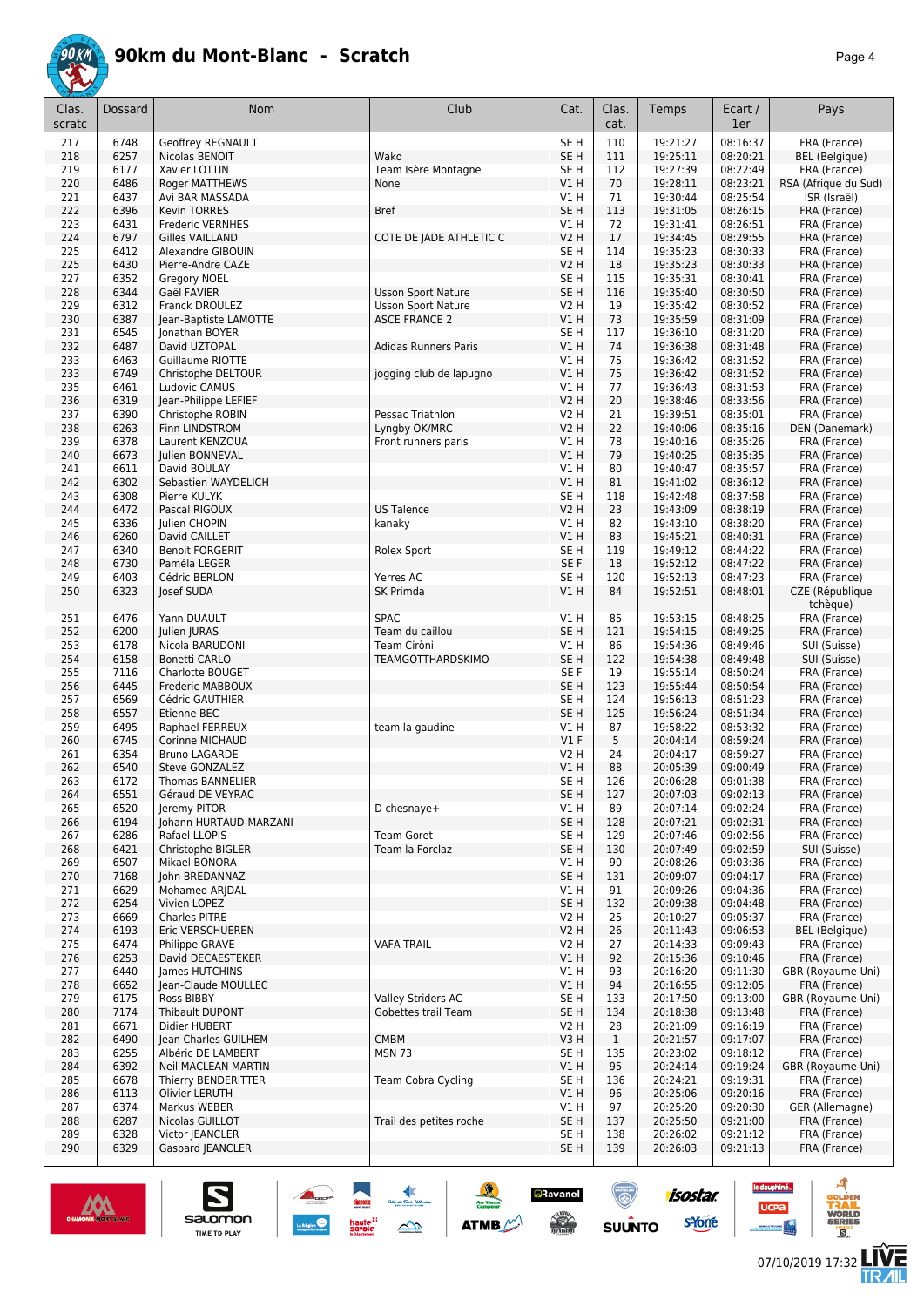

| Clas.      | Dossard      | Nom                                      | Club                                              | Cat.                               | Clas.          | Temps                | Ecart /              | Pays                                  |
|------------|--------------|------------------------------------------|---------------------------------------------------|------------------------------------|----------------|----------------------|----------------------|---------------------------------------|
| scratc     |              |                                          |                                                   |                                    | cat.           |                      | 1er                  |                                       |
| 291        | 6272         | Cédrick BARDON                           | Massilia run heart                                | SE <sub>H</sub>                    | 140            | 20:26:08             | 09:21:18             | FRA (France)                          |
| 292        | 6333         | <b>Guillaume KIEFFER</b>                 | <b>ASCPA Trail</b>                                | SE <sub>H</sub>                    | 141            | 20:26:22             | 09:21:32             | FRA (France)                          |
| 293        | 6394         | <b>Emmanuel VAN ACKER</b>                | CABW                                              | V1 H                               | 98             | 20:26:37             | 09:21:47             | <b>BEL</b> (Belgique)                 |
| 294<br>295 | 6595<br>6292 | James MONTY<br>Sébastien HUGUENOT        | Monty Mountain Running<br>les allobroges du brevo | SE <sub>H</sub><br>SE <sub>H</sub> | 142<br>143     | 20:27:14<br>20:28:08 | 09:22:24<br>09:23:18 | USA (Etats-Unis)<br>FRA (France)      |
| 296        | 6349         | Jérôme AVON                              | <b>TEAM TRAIL SPIRIT</b>                          | SE <sub>H</sub>                    | 144            | 20:28:17             | 09:23:27             | FRA (France)                          |
| 297        | 6542         | Gildas MICHEL                            | KALENJI                                           | SE <sub>H</sub>                    | 145            | 20:28:40             | 09:23:50             | FRA (France)                          |
| 298        | 6348         | <b>Florian WAGNER</b>                    | <b>LAC TV Unterstrass</b>                         | VIH                                | 99             | 20:28:53             | 09:24:03             | SUI (Suisse)                          |
| 299        | 6526         | Pierre CHARLIER                          |                                                   | V1 H                               | 100            | 20:29:03             | 09:24:13             | BEL (Belgique)                        |
| 300        | 6592         | Devrig LE ROUX                           | AC PARIS-JOINVILLE                                | VIH                                | 101            | 20:29:09             | 09:24:19             | FRA (France)                          |
| 301        | 6458         | <b>Geraldine RICHARD</b>                 |                                                   | $VI$ F                             | 6              | 20:30:05             | 09:25:15             | FRA (France)                          |
| 302        | 6932         | Vincent BESSON                           |                                                   | VIH                                | 102            | 20:32:17             | 09:27:27             | FRA (France)                          |
| 303        | 6271         | Ian VAN GILS                             |                                                   | V1H                                | 103            | 20:33:10<br>20:33:23 | 09:28:20             | <b>BEL</b> (Belgique)                 |
| 304<br>305 | 6694<br>6895 | Jean Pierre ROMEAS<br>Laurent HERBERT    |                                                   | <b>V2 H</b><br>V1 H                | 29<br>104      | 20:34:21             | 09:28:33<br>09:29:31 | FRA (France)<br>FRA (France)          |
| 306        | 6279         | Luc LALLEMENT                            | Spiridon Lorraine                                 | SE <sub>H</sub>                    | 146            | 20:35:10             | 09:30:20             | FRA (France)                          |
| 307        | 6295         | Cédric LALLEMENT                         | Spiridon Lorraine                                 | SE <sub>H</sub>                    | 147            | 20:35:40             | 09:30:50             | FRA (France)                          |
| 308        | 6466         | James LEASK                              |                                                   | SE <sub>H</sub>                    | 148            | 20:36:53             | 09:32:03             | GBR (Royaume-Uni)                     |
| 309        | 6770         | Stephan HILGERS                          | Keep on mooving                                   | <b>V2 H</b>                        | 30             | 20:40:13             | 09:35:23             | GER (Allemagne)                       |
| 310        | 6167         | <b>Fabrice BANDRAC</b>                   |                                                   | V1 H                               | 105            | 20:40:53             | 09:36:03             | FRA (France)                          |
| 311        | 6184         | <b>Thibaut GANIVET</b>                   |                                                   | V1 H                               | 106            | 20:41:17             | 09:36:27             | FRA (France)                          |
| 312        | 6482         | Nicolas PETROFF                          |                                                   | V1 H                               | 107            | 20:42:13             | 09:37:23             | FRA (France)                          |
| 313        | 6568         | Marc MAGNO                               | AS Aix-les-Bains                                  | SE <sub>H</sub>                    | 149            | 20:42:37             | 09:37:47<br>09:38:13 | FRA (France)                          |
| 314<br>315 | 6640<br>6515 | Casimir SPRIET<br><b>Ouentin VASSEUR</b> | <b>VA TRI</b><br>villeneuve d'ascq triat          | SE <sub>H</sub><br>SE <sub>H</sub> | 150<br>151     | 20:43:03<br>20:43:05 | 09:38:15             | FRA (France)<br>FRA (France)          |
| 316        | 7156         | Jean Christophe ZEEH                     |                                                   | SE <sub>H</sub>                    | 152            | 20:43:15             | 09:38:25             | FRA (France)                          |
| 317        | 6500         | Frédéric PLATZ                           | <b>CSS BERGHEIM</b>                               | V1 H                               | 108            | 20:46:18             | 09:41:28             | FRA (France)                          |
| 318        | 6514         | Jonathan MEAD                            |                                                   | SE <sub>H</sub>                    | 153            | 20:46:29             | 09:41:39             | <b>BEL</b> (Belgique)                 |
| 319        | 6288         | Jonathan INGRAND                         |                                                   | SE <sub>H</sub>                    | 154            | 20:47:05             | 09:42:15             | FRA (France)                          |
| 320        | 6982         | Nina CAMPBELL                            |                                                   | $VI$ F                             | $\overline{7}$ | 20:47:26             | 09:42:36             | RSA (Afrique du Sud)                  |
| 321        | 6781         | Alain HUART                              |                                                   | V3H                                | 2              | 20:47:37             | 09:42:47             | FRA (France)                          |
| 322        | 6518         | <b>Guilhem WATTECAMPS</b>                |                                                   | SE <sub>H</sub>                    | 155            | 20:47:48             | 09:42:58             | FRA (France)                          |
| 323        | 6638         | Gerard SALAMON                           | <b>VILLARD SUR BOEGE</b>                          | V1 H                               | 109            | 20:48:01             | 09:43:11             | FRA (France)                          |
| 324        | 6237         | Laurent CHARREL                          |                                                   | SE <sub>H</sub>                    | 156            | 20:48:02             | 09:43:12<br>09:45:48 | FRA (France)                          |
| 325<br>326 | 6662<br>6428 | David MURDOCH<br>Mickaël WARLOUZE        | 100% Trail Angers                                 | V1 H<br>SE <sub>H</sub>            | 110<br>157     | 20:50:38<br>20:51:39 | 09:46:49             | GBR (Royaume-Uni)<br>FRA (France)     |
| 327        | 6455         | Damien PAGNOT                            | <b>SGH</b>                                        | V1 H                               | 111            | 20:52:06             | 09:47:16             | FRA (France)                          |
| 328        | 6181         | Robert SKILLBORG                         |                                                   | SE <sub>H</sub>                    | 158            | 20:52:21             | 09:47:31             | SWE (Suède)                           |
| 329        | 6588         | Louis AMOROS                             | Golden Road IT                                    | SE H                               | 159            | 20:57:58             | 09:53:08             | FRA (France)                          |
| 330        | 7126         | Olivier BIOT                             | Belgium Fireteam                                  | V1 H                               | 112            | 20:58:14             | 09:53:24             | <b>BEL</b> (Belgique)                 |
| 331        | 6752         | David VAN NEYGHEM                        | Belgium Fireteam                                  | V1 H                               | 113            | 20:58:15             | 09:53:25             | BEL (Belgique)                        |
| 332        | 6625         | <b>Olivier LACAM</b>                     | ASC BNP PARIBAS PARIS                             | SE <sub>H</sub>                    | 160            | 20:58:22             | 09:53:32             | FRA (France)                          |
| 333        | 6845         | Florian DELAHAYE                         |                                                   | SE H                               | 161            | 20:58:55             | 09:54:05<br>09:56:19 | FRA (France)                          |
| 334<br>335 | 6424<br>6086 | Jochen FERGEN<br>Thibaut STEPHAN         | TC Bonn Roettgen<br>Altra Running                 | <b>V2 H</b><br>SE H                | 31<br>162      | 21:01:09<br>21:01:41 | 09:56:51             | GER (Allemagne)<br>FRA (France)       |
| 336        | 6647         | François PINOT                           | Les Hydratés Co-errants                           | V1 H                               | 114            | 21:01:43             | 09:56:53             | FRA (France)                          |
| 337        | 6454         | Will SEIDEL                              |                                                   | V1 H                               | 115            | 21:03:33             | 09:58:43             | USA (Etats-Unis)                      |
| 338        | 6928         | <b>Etienne PROST</b>                     |                                                   | SE <sub>H</sub>                    | 163            | 21:04:22             | 09:59:32             | FRA (France)                          |
| 339        | 6607         | François LIGNEY                          | Le Souffle d'Orgerus                              | V2 H                               | 32             | 21:05:01             | 10:00:11             | FRA (France)                          |
| 340        | 6754         | <b>Farid REGNIER</b>                     |                                                   | SE <sub>H</sub>                    | 164            | 21:06:51             | 10:02:01             | FRA (France)                          |
| 341        | 6687         | Nicolas LEMOINE                          | Courrir à Fabregues                               | SE <sub>H</sub>                    | 165            | 21:08:13             | 10:03:23             | FRA (France)                          |
| 342        | 7123         | Mark HESSELS                             | ASD DRAGONERO                                     | SE H                               | 166            | 21:08:40             | 10:03:50<br>10:04:24 | NED (Pays-Bas)                        |
| 343<br>344 | 6123<br>6610 | Diego CIVALLERO<br>Romain JORDENS        |                                                   | V1 H<br>SE <sub>H</sub>            | 116<br>167     | 21:09:14<br>21:12:53 | 10:08:03             | ITA (Italie)<br><b>BEL</b> (Belgique) |
| 345        | 6376         | Maxime VERRIERE                          | <b>SMM</b>                                        | SE H                               | 168            | 21:14:36             | 10:09:46             | FRA (France)                          |
| 345        | 6738         | Perrine MARTIN                           |                                                   | SE F                               | 20             | 21:14:36             | 10:09:46             | FRA (France)                          |
| 347        | 6733         | Philippe GUICHOUX                        |                                                   | SE H                               | 169            | 21:18:16             | 10:13:26             | FRA (France)                          |
| 348        | 6633         | Yoann CABAJ                              | AJA Marathon                                      | SE H                               | 170            | 21:18:17             | 10:13:27             | FRA (France)                          |
| 349        | 6641         | Jean-Marie SANCHEZ                       |                                                   | V1 H                               | 117            | 21:18:46             | 10:13:56             | FRA (France)                          |
| 350        | 6643         | <b>Benoit CHAUVET</b>                    | Cap endurance                                     | V1H                                | 118            | 21:19:17             | 10:14:27             | FRA (France)                          |
| 351        | 6763         | Bérengère BASTIANI                       | <b>Team Goret</b>                                 | V2F                                | $\mathbf{1}$   | 21:21:09             | 10:16:19             | FRA (France)                          |
| 352        | 6276         | Sébastien CUSTOT<br>Paul TURNER          | Lavaux Sport Evasion<br><b>Helm Hill Runners</b>  | SE <sub>H</sub>                    | 171            | 21:21:46             | 10:16:56             | SUI (Suisse)                          |
| 353<br>354 | 6375<br>6423 | Olivier DUSFOUR                          |                                                   | V1 H<br>V1H                        | 119<br>120     | 21:23:05<br>21:23:10 | 10:18:15<br>10:18:20 | GBR (Royaume-Uni)<br>FRA (France)     |
| 355        | 6522         | Stéphane KRIEF                           | au vieux campeur                                  | V1 H                               | 121            | 21:23:15             | 10:18:25             | FRA (France)                          |
| 356        | 6654         | Carole FLETGEN                           |                                                   | V1F                                | 8              | 21:23:20             | 10:18:30             | FRA (France)                          |
| 357        | 6208         | Jonathan VIRAPIN                         | Grenoble Trail                                    | SE <sub>H</sub>                    | 172            | 21:23:29             | 10:18:39             | FRA (France)                          |
| 358        | 7059         | Jocelyn COURSIER                         |                                                   | SE H                               | 173            | 21:23:52             | 10:19:02             | FRA (France)                          |
| 359        | 6813         | Frédéric GONNORD                         | Meltonic                                          | V1 H                               | 122            | 21:24:18             | 10:19:28             | FRA (France)                          |
| 360        | 6564         | Benoît MARY                              | <b>MEKTONIC</b>                                   | <b>V2 H</b>                        | 33             | 21:24:19             | 10:19:29             | FRA (France)                          |
| 361        | 6616         | <b>Franck LARRAUS</b>                    |                                                   | V1 H                               | 123            | 21:25:05             | 10:20:15             | FRA (France)                          |
| 362<br>363 | 6517<br>6936 | Nathanaël JACQMIN<br>Michael AGBOHOUTO   |                                                   | <b>V2 H</b><br>SE <sub>H</sub>     | 34<br>174      | 21:30:45<br>21:32:44 | 10:25:55<br>10:27:54 | <b>BEL</b> (Belgique)<br>FRA (France) |
| 364        | 6449         | Denis CAMPIGNA                           | CEVEN'TRAIL LE VIGAN                              | <b>V2 H</b>                        | 35             | 21:34:06             | 10:29:16             | FRA (France)                          |
| 365        | 7161         | Cédric DUFOURD                           |                                                   | V1 H                               | 124            | 21:34:09             | 10:29:19             | FRA (France)                          |





le dauphiné...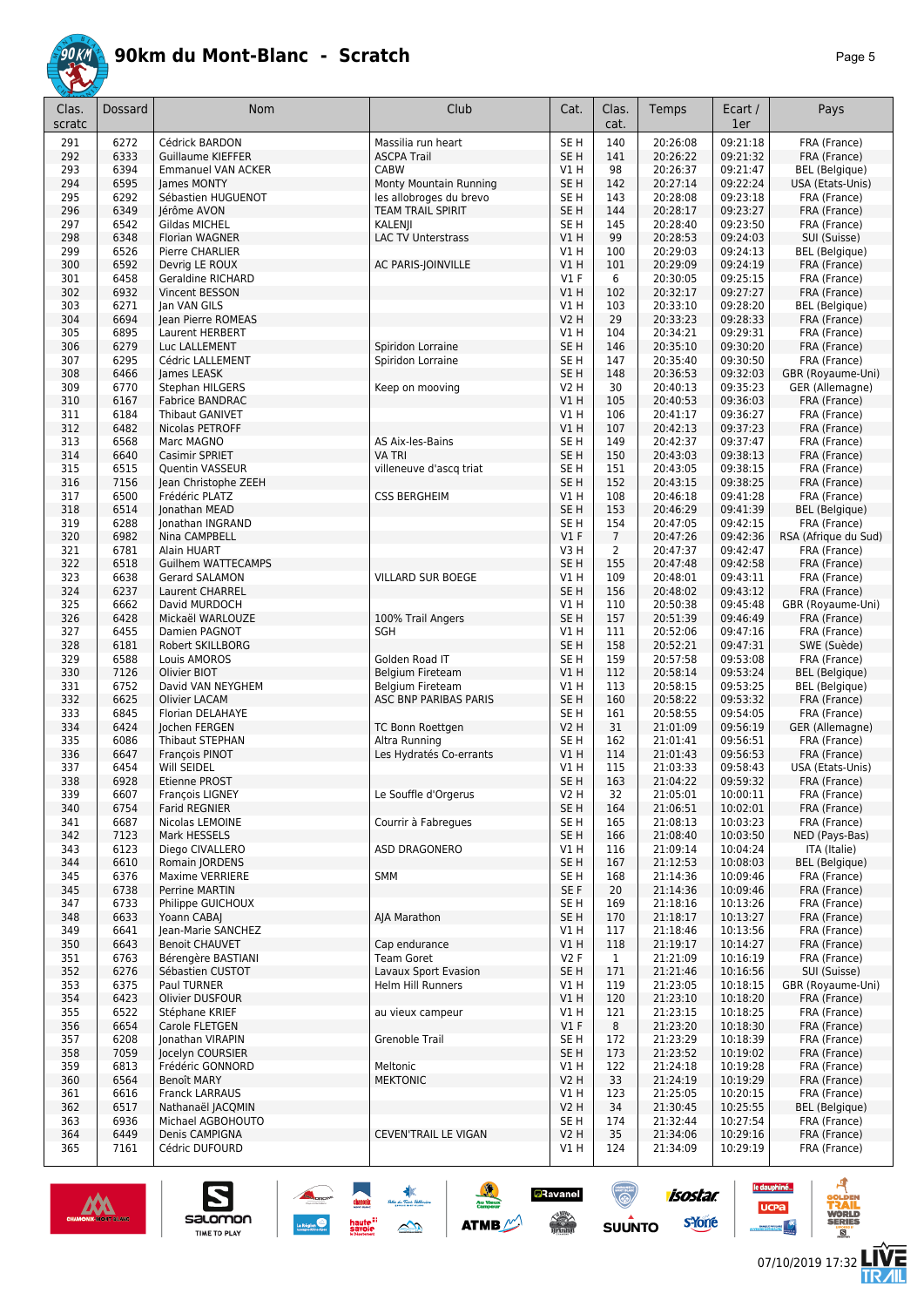

|--|--|

| Clas.<br>scratc | Dossard      | <b>Nom</b>                                     | Club                                | Cat.                    | Clas.<br>cat. | Temps                | Ecart /<br>1er       | Pays                                   |
|-----------------|--------------|------------------------------------------------|-------------------------------------|-------------------------|---------------|----------------------|----------------------|----------------------------------------|
| 366             | 6527         | <b>Guillaume LANFRAY</b>                       | Mouflon d'Alex 74290                | SE <sub>H</sub>         | 175           | 21:34:47             | 10:29:57             | FRA (France)                           |
| 367             | 6274         | Laurent BIBARD                                 | AS VILLEMANOCHE                     | V1H                     | 125           | 21:35:09             | 10:30:19             | FRA (France)                           |
| 368             | 6419         | Antoine VICQUERY                               | <b>COURIR CVSD</b>                  | SE <sub>H</sub>         | 176           | 21:36:39             | 10:31:49             | FRA (France)                           |
| 369             | 6721         | David DE OLIVEIRA                              | <b>ASASPP</b>                       | V1H                     | 126           | 21:37:40             | 10:32:50             | FRA (France)                           |
| 370<br>370      | 6425<br>6450 | Fabrice AMBROSO<br>Jacopo MAJOCCHI             | <b>BUSHIDO</b>                      | SE <sub>H</sub><br>V1H  | 177<br>127    | 21:37:44<br>21:37:44 | 10:32:54<br>10:32:54 | ITA (Italie)<br>ITA (Italie)           |
| 372             | 6582         | Charles FORTUMEAU                              |                                     | SE <sub>H</sub>         | 178           | 21:37:48             | 10:32:58             | FRA (France)                           |
| 373             | 6668         | <b>Benoit GUITAUT</b>                          | ASJ74                               | V1H                     | 128           | 21:38:28             | 10:33:38             | FRA (France)                           |
| 374             | 6546         | <b>Arnaud CORMIER</b>                          |                                     | V1 H                    | 129           | 21:39:16             | 10:34:26             | FRA (France)                           |
| 375             | 6965         | <b>Guillaume GUENIER</b>                       | SAINT BARTHELEMY ATHLE              | V1H                     | 130           | 21:39:17             | 10:34:27             | FRA (France)                           |
| 375             | 7041         | <b>Damien GUIHENEUC</b>                        | <b>ASBA</b>                         | V1 H                    | 130           | 21:39:17             | 10:34:27             | FRA (France)                           |
| 377             | 6613         | Karine GIRAUX                                  |                                     | $VI$ F                  | 9             | 21:39:53             | 10:35:03             | FRA (France)                           |
| 378             | 6304         | Thomas REYNOLDS                                |                                     | V1H                     | 132           | 21:40:53             | 10:36:03             | IRL (Irlande)                          |
| 379<br>380      | 6688<br>6242 | <b>Bruno BEULEN</b><br>Clément LE BRETON       |                                     | V1H<br>SE <sub>H</sub>  | 133<br>179    | 21:41:37<br>21:42:13 | 10:36:47<br>10:37:23 | <b>BEL</b> (Belgique)<br>FRA (France)  |
| 381             | 6562         | Jordan HATTAIS                                 |                                     | SE <sub>H</sub>         | 180           | 21:42:14             | 10:37:24             | FRA (France)                           |
| 382             | 6504         | Romain GUIGNARD                                | <b>SM Montrouge</b>                 | SE <sub>H</sub>         | 181           | 21:43:26             | 10:38:36             | FRA (France)                           |
| 382             | 6718         | Benjamin MENUET                                | <b>ASFI Villejuif</b>               | SE <sub>H</sub>         | 181           | 21:43:26             | 10:38:36             | FRA (France)                           |
| 384             | 6298         | <b>Thibaud LAFON</b>                           | ROUEN TRIATHLON                     | SE <sub>H</sub>         | 183           | 21:43:30             | 10:38:40             | FRA (France)                           |
| 385             | 6370         | <b>Vincent LAFLEUR</b>                         | <b>MONT'RUN</b>                     | SE <sub>H</sub>         | 184           | 21:43:37             | 10:38:47             | FRA (France)                           |
| 386             | 6585         | Nicolas SARRAZY                                |                                     | SE <sub>H</sub>         | 185           | 21:44:26             | 10:39:36             | FRA (France)                           |
| 387             | 6838         | Léo PAIRAIN                                    | Massilia Run Heart                  | SE <sub>H</sub>         | 186           | 21:44:41             | 10:39:51             | FRA (France)                           |
| 388             | 6642         | John TELFER                                    | Northumberland Fell Run             | <b>V2 H</b>             | 36            | 21:44:43             | 10:39:53             | GBR (Royaume-Uni)                      |
| 389<br>390      | 6556<br>6580 | Pierre-Jean SUIFFET<br>Mikkel CHRISTOPHERSEN   |                                     | V1 H<br>V1H             | 134<br>135    | 21:44:47<br>21:45:07 | 10:39:57<br>10:40:17 | FRA (France)<br>DEN (Danemark)         |
| 391             | 6943         | Frederic BRIVOAL                               |                                     | V1H                     | 136           | 21:45:26             | 10:40:36             | FRA (France)                           |
| 392             | 6334         | Raphaël DUMONT                                 |                                     | SE <sub>H</sub>         | 187           | 21:46:29             | 10:41:39             | <b>BEL</b> (Belgique)                  |
| 393             | 6672         | Toby DE BELDER                                 | <b>Dulwich Runners</b>              | V1H                     | 137           | 21:47:25             | 10:42:35             | GBR (Royaume-Uni)                      |
| 394             | 6757         | Adrien SCIASCIA                                |                                     | SE <sub>H</sub>         | 188           | 21:48:07             | 10:43:17             | FRA (France)                           |
| 395             | 6646         | <b>Benoit SCIASCIA</b>                         | <b>VELO CLUB ANNECY/LES BR</b>      | SE <sub>H</sub>         | 189           | 21:48:09             | 10:43:19             | FRA (France)                           |
| 396             | 6999         | Arata HORI                                     |                                     | SE <sub>H</sub>         | 190           | 21:49:00             | 10:44:10             | JPN (Japon)                            |
| 397             | 6760         | Stéphane JEANVOINE                             |                                     | SE <sub>H</sub>         | 191           | 21:49:24             | 10:44:34             | FRA (France)                           |
| 398<br>399      | 6779<br>6365 | Caroline HOLMES                                | <b>ASLPSO</b>                       | SE <sub>F</sub><br>V1H  | 21<br>138     | 21:50:05<br>21:50:19 | 10:45:15<br>10:45:29 | GBR (Royaume-Uni)                      |
| 400             | 6995         | Christophe JODER<br><b>Fabien MARTINEZ</b>     |                                     | SE H                    | 192           | 21:50:57             | 10:46:07             | FRA (France)<br>FRA (France)           |
| 401             | 6608         | Jean-Eric CHAROIN                              |                                     | VIH                     | 139           | 21:51:39             | 10:46:49             | FRA (France)                           |
| 402             | 7138         | Nial EVANS                                     |                                     | V1H                     | 140           | 21:54:52             | 10:50:02             | GBR (Royaume-Uni)                      |
| 403             | 6284         | Adrien SINBRIN DURAND                          | <b>TEAM TRAIL LAUZES</b>            | SE <sub>H</sub>         | 193           | 21:56:24             | 10:51:34             | FRA (France)                           |
| 404             | 7131         | <b>Florent MATHE</b>                           |                                     | SE <sub>H</sub>         | 194           | 21:57:37             | 10:52:47             | FRA (France)                           |
| 405             | 7169         | Thierry BOROWIEC                               | Crapast                             | <b>V2 H</b>             | 37            | 21:57:45             | 10:52:55             | FRA (France)                           |
| 406             | 6676         | <b>Benoit MELET</b>                            |                                     | SE <sub>H</sub>         | 195           | 21:58:22             | 10:53:32             | FRA (France)                           |
| 407             | 7190<br>6196 | lose Maria VINUE PERULLES<br>Gaëtan TIMMERMANS |                                     | V3H<br>SE <sub>H</sub>  | 3<br>196      | 21:58:24<br>21:58:34 | 10:53:34<br>10:53:44 | ESP (Espagne)<br><b>BEL</b> (Belgique) |
| 408<br>409      | 6589         | Roman BARTOSZUK                                | <b>RCB</b>                          | V1H                     | 141           | 21:58:40             | 10:53:50             | <b>BEL</b> (Belgique)                  |
| 410             | 6347         | <b>Stephane ANDRE</b>                          | <b>TEAM GARDON</b>                  | <b>V2 H</b>             | 38            | 21:58:57             | 10:54:07             | FRA (France)                           |
| 411             | 6343         | Matthieu ELOUARD                               | Club alpin français de              | VIH                     | 142           | 21:59:33             | 10:54:43             | FRA (France)                           |
| 412             | 6124         | Damien CORNUAU                                 | Kalenji                             | V1 H                    | 143           | 22:00:37             | 10:55:47             | FRA (France)                           |
| 413             | 6388         | Jeremy DESPREAUX                               | KALENJI                             | V1 H                    | 144           | 22:00:41             | 10:55:51             | FRA (France)                           |
| 414             | 6571         | Alexander ZELENKA                              |                                     | V1 H                    | 145           | 22:05:43             | 11:00:53             | SUI (Suisse)                           |
| 415             | 6911         | Thomas VIVES                                   | <b>US BELHOMERT</b>                 | V1H                     | 146           | 22:05:54             | 11:01:04             | FRA (France)                           |
| 416<br>417      | 6651<br>6479 | Nicolas LENGLET<br>Sebastien LAPPARRA          | Kalenji<br><b>AS CREDIT FONCIER</b> | V1H<br>V1H              | 147<br>148    | 22:12:27<br>22:12:46 | 11:07:37<br>11:07:56 | FRA (France)<br>FRA (France)           |
| 418             | 7052         | Alexandre VALENTI                              |                                     | SE H                    | 197           | 22:13:46             | 11:08:56             | FRA (France)                           |
| 419             | 6648         | Jerome MEUNIER                                 |                                     | SE <sub>H</sub>         | 198           | 22:16:08             | 11:11:18             | FRA (France)                           |
| 420             | 7099         | Javier LUZARDI                                 |                                     | SE <sub>H</sub>         | 199           | 22:17:09             | 11:12:19             | ARG (Argentine)                        |
| 421             | 6675         | Vincent LAMOTTE                                |                                     | V1H                     | 149           | 22:17:11             | 11:12:21             | FRA (France)                           |
| 422             | 7001         | <b>Manuel COUNSON</b>                          |                                     | SE <sub>H</sub>         | 200           | 22:17:17             | 11:12:27             | <b>BEL</b> (Belgique)                  |
| 423             | 6530         | Giovanni BERTIL                                |                                     | SE <sub>H</sub>         | 201           | 22:17:49             | 11:12:59             | FRA (France)                           |
| 424             | 6427         | Mark BISSETT                                   |                                     | V2 H                    | 39            | 22:18:11             | 11:13:21             | GBR (Royaume-Uni)                      |
| 425<br>426      | 7176<br>6674 | Frank MOULIN<br>Martino GIANSTEFANO            | Bergteam                            | VIH<br>V2 H             | 150<br>40     | 22:19:35<br>22:24:29 | 11:14:45<br>11:19:39 | FRA (France)<br>ITA (Italie)           |
| 427             | 6897         | Alain BIGARD                                   | <b>Team Goret</b>                   | <b>V2 H</b>             | 41            | 22:24:40             | 11:19:50             | FRA (France)                           |
| 428             | 6807         | David ROGES                                    | <b>CAP ENDURANCE</b>                | V1 H                    | 151           | 22:24:49             | 11:19:59             | FRA (France)                           |
| 429             | 6723         | Aurelie TOQUART                                |                                     | SE F                    | 22            | 22:26:11             | 11:21:21             | FRA (France)                           |
| 429             | 6734         | Nacer MANSOURI                                 |                                     | V1H                     | 152           | 22:26:11             | 11:21:21             | FRA (France)                           |
| 431             | 6548         | Christophe TUTARD                              |                                     | V1H                     | 153           | 22:26:54             | 11:22:04             | FRA (France)                           |
| 432             | 6549         | Elodie OLLAGNIER                               |                                     | SE F                    | 23            | 22:26:55             | 11:22:05             | FRA (France)                           |
| 433             | 6836         | Michaël LARBRE                                 |                                     | V1H                     | 154           | 22:28:07             | 11:23:17             | FRA (France)                           |
| 434<br>435      | 6775<br>6969 | Xavier COMBEJEAN<br><b>Clement BABIN</b>       |                                     | V1 H<br>SE <sub>H</sub> | 155<br>202    | 22:30:20<br>22:30:34 | 11:25:30<br>11:25:44 | FRA (France)<br>FRA (France)           |
| 436             | 6617         | Florian BEAUCHENE                              |                                     | SE <sub>H</sub>         | 203           | 22:31:16             | 11:26:26             | FRA (France)                           |
| 437             | 6952         | nicolas GESSE                                  |                                     | VIH                     | 156           | 22:32:22             | 11:27:32             | FRA (France)                           |
| 438             | 6502         | Luc SCEVENELS                                  |                                     | V2 H                    | 42            | 22:32:51             | 11:28:01             | <b>BEL</b> (Belgique)                  |
| 439             | 6739         | Olivier MONT-JOVET                             |                                     | SE H                    | 204           | 22:32:54             | 11:28:04             | FRA (France)                           |
| 440             | 6761         | Nicolas HENNEQUIN                              |                                     | V2 H                    | 43            | 22:33:50             | 11:29:00             | FRA (France)                           |
|                 |              |                                                |                                     |                         |               |                      |                      |                                        |



 $\sum_{\text{SALOMOM}}$ 

**a**Ravanel

 $\frac{1}{\sqrt{2}}$ 

**SUUNTO** 

 $\frac{1}{2}$ 

**ATMB** 

ø

**LIVE<br>TR***A***IL** 

**UCPa** 

**isostar** 

svone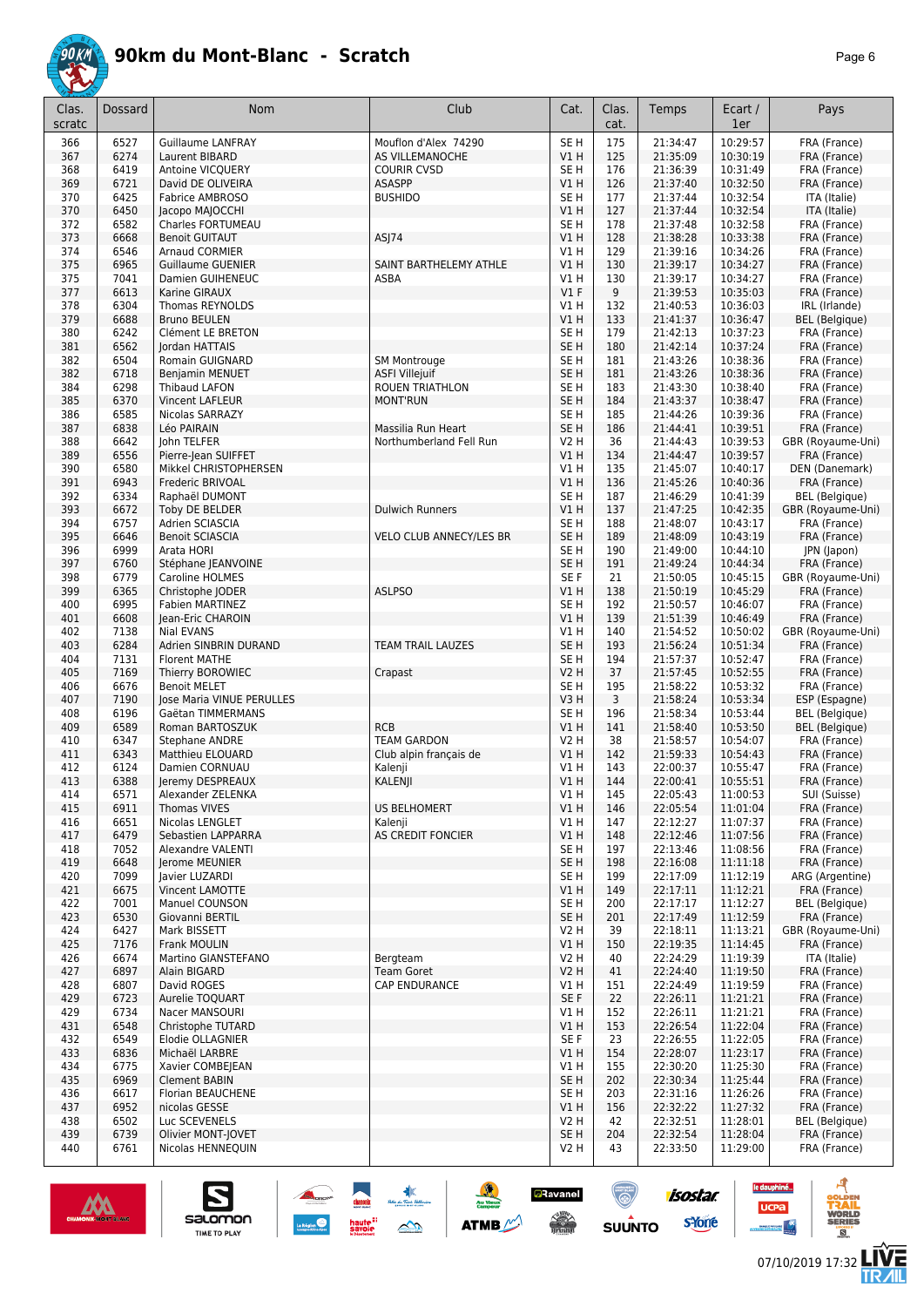

| Clas.<br>scratc | <b>Dossard</b> | Nom                                      | Club                          | Cat.                               | Clas.<br>cat.  | Temps                | Ecart /<br>1er       | Pays                                           |
|-----------------|----------------|------------------------------------------|-------------------------------|------------------------------------|----------------|----------------------|----------------------|------------------------------------------------|
| 441             | 6907           | Pierre CHEVALIER                         |                               | V1 H                               | 157            | 22:34:39             | 11:29:49             | FRA (France)                                   |
| 442             | 6861           | Sebastien VIOT                           | <b>BULACH TEAM</b>            | V1H                                | 158            | 22:34:59             | 11:30:09             | FRA (France)                                   |
| 443             | 6705           | Vincent DOUVILLE                         |                               | SE <sub>H</sub>                    | 205            | 22:37:11             | 11:32:21             | FRA (France)                                   |
| 444<br>445      | 6560<br>6429   | <b>Yves REICH</b><br>Gérard SCHOTT       |                               | SE <sub>H</sub><br>V1 H            | 206<br>159     | 22:37:41<br>22:40:53 | 11:32:51<br>11:36:03 | FRA (France)                                   |
| 446             | 6713           | <b>Emmanuel GRUIT</b>                    |                               | V2 H                               | 44             | 22:41:40             | 11:36:50             | FRA (France)<br>FRA (France)                   |
| 447             | 7015           | Maud DEBS                                | TRAIL THE WORLD               | SE F                               | 24             | 22:44:03             | 11:39:13             | FRA (France)                                   |
| 448             | 6755           | Céline LUCAK                             | JC Epernay Champagne          | <b>V2F</b>                         | 2              | 22:45:07             | 11:40:17             | FRA (France)                                   |
| 449             | 6434           | Pascal PETITJEAN                         | Landis+Gyr                    | V2 H                               | 45             | 22:45:26             | 11:40:36             | FRA (France)                                   |
| 450             | 6950           | Johann LAURENT                           |                               | SE <sub>H</sub>                    | 207            | 22:46:27             | 11:41:37             | FRA (France)                                   |
| 451             | 6776           | <b>Stephane TOMMASI</b>                  | PRAZ MONTAGNE                 | SE <sub>H</sub>                    | 208            | 22:46:49             | 11:41:59             | FRA (France)                                   |
| 452<br>453      | 6664<br>6698   | <b>Emmanuel PIGNOL</b><br>Philippe QUERE | <b>Team HAMON Automobiles</b> | SE <sub>H</sub><br>V2 H            | 209<br>46      | 22:48:02<br>22:49:35 | 11:43:12<br>11:44:45 | FRA (France)<br>FRA (France)                   |
| 454             | 6576           | Raphael DIEZ                             | <b>RUNNING TEAM VF</b>        | SE <sub>H</sub>                    | 210            | 22:49:55             | 11:45:05             | FRA (France)                                   |
| 455             | 6834           | Pascal REMONDEAU                         | Kikourou                      | V <sub>2</sub> H                   | 47             | 22:50:30             | 11:45:40             | FRA (France)                                   |
| 456             | 6703           | Kewin CHEVREAU                           |                               | SE <sub>H</sub>                    | 211            | 22:52:24             | 11:47:34             | FRA (France)                                   |
| 457             | 6696           | Vincent RICHARD                          |                               | SE <sub>H</sub>                    | 212            | 22:54:07             | 11:49:17             | FRA (France)                                   |
| 458             | 6667           | Christophe ERNST                         |                               | V1 H                               | 160            | 22:54:38             | 11:49:48             | <b>BEL</b> (Belgique)                          |
| 459             | 6787           | Antoine SADRAN                           | Le collectif pas méchan       | SE <sub>H</sub><br>SE <sub>H</sub> | 213<br>214     | 22:55:46             | 11:50:56             | FRA (France)                                   |
| 460<br>461      | 6707<br>6751   | Sébastien PERRET<br>Cristian CEVALO BORO | Gordiola corredores           | V1 H                               | 161            | 22:56:50<br>23:02:13 | 11:52:00<br>11:57:23 | FRA (France)<br>ARG (Argentine)                |
| 462             | 7009           | Loïc AMBROISE                            |                               | SE <sub>H</sub>                    | 215            | 23:02:30             | 11:57:40             | FRA (France)                                   |
| 463             | 6724           | Valerie STEPHAN                          |                               | SE <sub>F</sub>                    | 25             | 23:02:31             | 11:57:41             | FRA (France)                                   |
| 464             | 6480           | <b>Guillaume LORCHNER</b>                |                               | SE <sub>H</sub>                    | 216            | 23:02:43             | 11:57:53             | FRA (France)                                   |
| 465             | 6567           | <b>Emmanuel BOSSAN</b>                   | Saint Mathieu Athlétic        | V2 H                               | 48             | 23:03:57             | 11:59:07             | FRA (France)                                   |
| 466             | 6594           | Pierre-Emmanuel LORIGUET                 |                               | V1H                                | 162            | 23:05:11             | 12:00:21             | FRA (France)                                   |
| 467<br>468      | 6920<br>6846   | Christophe GUILLAUD<br>Marie LARDANS     |                               | V1 H<br>SE F                       | 163<br>26      | 23:06:09<br>23:06:12 | 12:01:19<br>12:01:22 | FRA (France)<br>FRA (France)                   |
| 469             | 6660           | Jean Marie BOURGEOIS                     | TEAM LA GAUDINE               | V3 H                               | $\overline{4}$ | 23:08:05             | 12:03:15             | FRA (France)                                   |
| 470             | 6418           | Thomas BIGOTTO-THOUVENIN                 |                               | SE <sub>H</sub>                    | 217            | 23:08:13             | 12:03:23             | ITA (Italie)                                   |
| 471             | 6997           | Vincent GODARD                           | Entraid                       | SE <sub>H</sub>                    | 218            | 23:09:06             | 12:04:16             | FRA (France)                                   |
| 472             | 6855           | Christian RAVILY                         | <b>IBM France Paris</b>       | <b>V2 H</b>                        | 49             | 23:09:11             | 12:04:21             | FRA (France)                                   |
| 473             | 6889           | <b>Benoit ROSTAGNI</b>                   | <b>IBM France Paris</b>       | V2 H                               | 50             | 23:09:12             | 12:04:22             | FRA (France)                                   |
| 474             | 7030           | Lauren FEENEY                            |                               | SE F                               | 27             | 23:10:17             | 12:05:27             | GBR (Royaume-Uni)                              |
| 475<br>476      | 6364<br>6173   | Audrey MAQUEDA<br>Cédric DUBOL           | <b>SAANEN</b>                 | $VI$ F<br>SE <sub>H</sub>          | 10<br>219      | 23:12:17<br>23:12:28 | 12:07:27<br>12:07:38 | FRA (France)<br>SUI (Suisse)                   |
| 476             | 6493           | Samuel BOIVIN                            | Tri club Geneve               | SE <sub>H</sub>                    | 219            | 23:12:28             | 12:07:38             | FRA (France)                                   |
| 478             | 6762           | Roger BARBIERI                           |                               | <b>V2 H</b>                        | 51             | 23:12:57             | 12:08:07             | FRA (France)                                   |
| 479             | 6888           | Nicolas VIEIRA                           | Beckenham Running Club        | SE <sub>H</sub>                    | 221            | 23:13:20             | 12:08:30             | FRA (France)                                   |
| 480             | 6837           | Antony MARTINEZ                          |                               | V1 H                               | 164            | 23:13:44             | 12:08:54             | FRA (France)                                   |
| 481             | 6565           | Audrey LANOISELEE                        | Voyages en terre de tra       | SE <sub>F</sub>                    | 28             | 23:14:43             | 12:09:53             | FRA (France)                                   |
| 482<br>483      | 6531<br>6294   | Sébastien ROUSSET<br>Martial MAISONNEUVE | Voyages en terre de tra       | VIH<br>V2 H                        | 165<br>52      | 23:14:44<br>23:16:04 | 12:09:54<br>12:11:14 | FRA (France)<br>FRA (France)                   |
| 484             | 6996           | Benjamin BOUTIN                          |                               | SE <sub>H</sub>                    | 222            | 23:16:22             | 12:11:32             | FRA (France)                                   |
| 485             | 6935           | Sophie POUJOL                            | TAM-Chameaux de Béziers       | <b>V1 F</b>                        | 11             | 23:17:27             | 12:12:37             | FRA (France)                                   |
| 486             | 6635           | Jeremie MOSSET                           |                               | V1H                                | 166            | 23:17:49             | 12:12:59             | FRA (France)                                   |
| 487             | 7071           | Constantin DINU                          | <b>ASC BNP Paribas Paris</b>  | V1 H                               | 167            | 23:17:57             | 12:13:07             | FRA (France)                                   |
| 488             | 6439           | Severin LANCELLE                         | Team DOUDOU                   | SE <sub>H</sub>                    | 223            | 23:18:28             | 12:13:38             | FRA (France)                                   |
| 489<br>490      | 6848<br>6655   | Francois PREUDHOMME<br>Bertrand ROCOUR   |                               | SE H<br>SE <sub>H</sub>            | 224<br>225     | 23:19:03<br>23:19:06 | 12:14:13<br>12:14:16 | <b>BEL</b> (Belgique)<br><b>BEL</b> (Belgique) |
| 491             | 6509           | Bermejo Sanchez JUAN CARLOS              | CD TRAIL RUNNING MALAGA       | V1 H                               | 168            | 23:19:07             | 12:14:17             | ESP (Espagne)                                  |
| 492             | 6851           | Anthony DERIEN                           | <b>UA SOCIETE GENERALE</b>    | SE H                               | 226            | 23:19:40             | 12:14:50             | FRA (France)                                   |
| 493             | 7114           | Clare O'KEEFFE                           |                               | $VI$ F                             | 12             | 23:19:49             | 12:14:59             | IRL (Irlande)                                  |
| 494             | 6883           | Marc CWIKOWSKI                           | Nismo                         | V2 H                               | 53             | 23:19:50             | 12:15:00             | <b>BEL</b> (Belgique)                          |
| 495             | 6857           | Julien JEAN                              |                               | SE H                               | 227            | 23:20:08             | 12:15:18             | FRA (France)                                   |
| 496             | 6921           | Pierre JONFAL                            |                               | SE H                               | 228            | 23:20:15             | 12:15:25             | FRA (France)                                   |
| 497<br>498      | 6494<br>6880   | Jérome DELOMEZ<br><b>Alain TORRES</b>    | jogging club de lapugno       | V1 H<br>V2 H                       | 169<br>54      | 23:21:27<br>23:22:37 | 12:16:37<br>12:17:47 | FRA (France)<br>FRA (France)                   |
| 499             | 6876           | Philippe KANMACHER                       | Les Benoziens                 | V2 H                               | 55             | 23:22:38             | 12:17:48             | FRA (France)                                   |
| 500             | 7098           | Christophe VILLE                         |                               | <b>V2 H</b>                        | 56             | 23:23:32             | 12:18:42             | FRA (France)                                   |
| 501             | 6433           | Sylvain GUYON                            | <b>CSRP</b>                   | V1 H                               | 170            | 23:24:12             | 12:19:22             | FRA (France)                                   |
| 502             | 6406           | Grégory MELCHIOR                         | <b>RSSC Triathlon</b>         | V1 H                               | 171            | 23:24:21             | 12:19:31             | FRA (France)                                   |
| 503             | 6456           | Arnaud TAILLANDIER                       |                               | V1 H                               | 172            | 23:24:30             | 12:19:40             | FRA (France)                                   |
| 504             | 6550           | <b>Bertrand BRUDER</b>                   |                               | V1 H                               | 173            | 23:24:36             | 12:19:46             | FRA (France)                                   |
| 505<br>506      | 6782<br>6841   | Jean-Baptiste AUER<br>Jerome ROCHOTTE    | ASL Robertsau                 | V1H<br>V1 H                        | 174<br>175     | 23:24:37<br>23:25:33 | 12:19:47<br>12:20:43 | FRA (France)<br>FRA (France)                   |
| 507             | 7179           | Philip INGRAM                            | Chichester Westgate Tri       | V1 H                               | 176            | 23:27:02             | 12:22:12             | GBR (Royaume-Uni)                              |
| 508             | 6602           | Dominic PASCOE                           |                               | V1 H                               | 177            | 23:27:09             | 12:22:19             | GBR (Royaume-Uni)                              |
| 509             | 6822           | Marie LE GOFF                            | <b>SNAC</b>                   | $VI$ F                             | 13             | 23:27:47             | 12:22:57             | FRA (France)                                   |
| 510             | 6537           | Pascal BELE                              | GDM saint james               | V1 H                               | 178            | 23:28:02             | 12:23:12             | FRA (France)                                   |
| 511             | 6488           | Romain LOCHON                            |                               | V1 H                               | 179            | 23:28:17             | 12:23:27             | FRA (France)                                   |
| 512             | 6499           | Jean-Marie NOLET                         |                               | V2 H                               | 57             | 23:29:01             | 12:24:11             | FRA (France)                                   |
| 513<br>514      | 6927<br>7192   | Maxime MICHELOT<br>Marc ALDING           |                               | SE <sub>H</sub><br>SE H            | 229<br>230     | 23:29:05<br>23:29:07 | 12:24:15<br>12:24:17 | FRA (France)<br>DEN (Danemark)                 |
| 515             | 6536           | Charles GOUZIN                           |                               | SE H                               | 231            | 23:29:16             | 12:24:26             | FRA (France)                                   |
|                 |                |                                          |                               |                                    |                |                      |                      |                                                |

惠

 $\rightarrow$ 

 $\frac{1}{2}$ 

ATMB

**a**Ravanel



S

Salomon



<u>ිල</u>

isostar.

**s**Yone



**LIVE<br>TR***A***IL** 07/10/2019 17:32

le dauphiné...

**UCPa** 

A